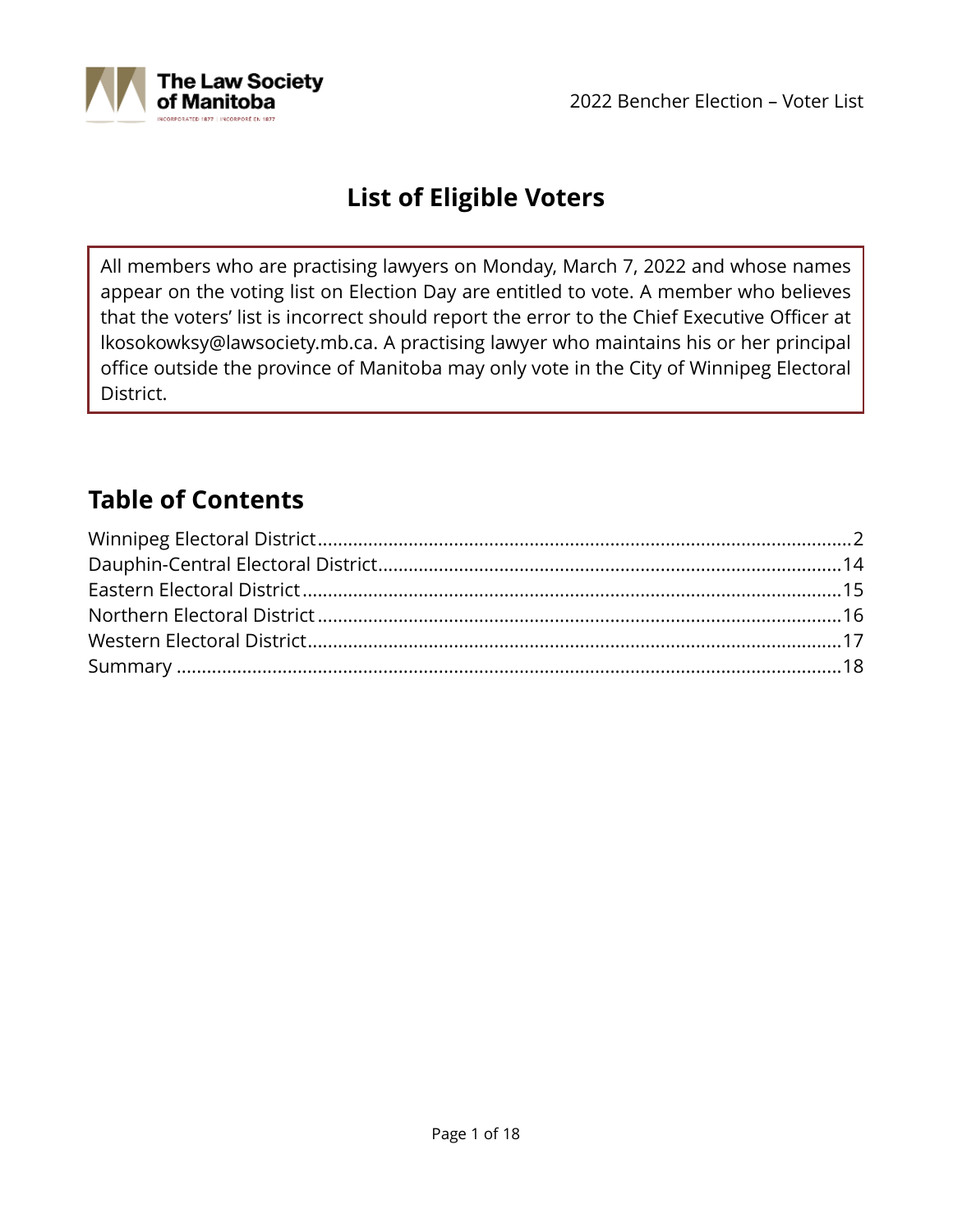

# <span id="page-1-0"></span>**Winnipeg Electoral District**

Abrar, Muhammad Abu-Dahab, Omar Acheson, Dillon Adachi, Midori Adams, Hugh Addison, Keith Ade, Kris Ade, Ronald Adeler, Monica Adeyinka, Adeyemi Adkins, Bob Adrian, Michelle Agar, Glen Agpalza, Adriel Ahamed, Kamilah Aiello, Joseph Aiello, Peter Ainemer, Lori Akerstream, Jeremy Akin-Akinbulumo, Abimbola Arnal, Kyle Alghoul, Louay Allard, Nicole Allardyce, Hayley Allen, Iris Allen, Lewis Al-Naji, Yassir Alvi, Hammad Alward, Mark Ambrose, Mandy Ammeter, Dale Amott, Lyndsey Amy, Ryan Anandranistakis, Peter Andemariam, Segen Anderson, Dayna Anderson, Lori Andrade, Joe Andres, Eleanor Andres, Todd Andrew, Naomi Andrzejczak, Kamil

Angeles, Hermie Angus, Daniel Anjoubault, Ambre Anniko, Kalev Anning, Hayden Anstett, Joshua Antila, Crystal Antonyshyn, Kevin Antymniuk, Laura Antymniuk, Ross Anya, Uba Aquila, Alexandra Aquila, Paolo Araneta, Pio Arenson, Alex Armstrong, Blair Armstrong, Maryjayne Armstrong, Matthew Armstrong, Scott Arnason, Lynne Arora, Gagandeep Arthur, Robert Asper, David Ateah, Christopher Atkin, Elizabeth Atten, Lincoln Avey, Jonathan Ayala, Mercedes Badmus, Lara Bae, Rebecca Bahir, Sarah Baigrie, Jeff Baker, Allan Baker, Donald Balakumar, Anita Barak, Jan Barchyn, Danielle Bargen, Victor Barley, Jessica Barlow, Jessica

Barnes, Brandon Barnsley, Joe Barnstead, Will Baron, Madeline Barr, Kristine Bars, Richard Barsy, Paul Bartel, Greg Basarab, Kathrine Bashutski, Kara Batish, Manu Bator, Cathy Batson Wamnes, Dana Baumstark, Peter Bayer, Audra Bayes - Mcdonald, Kristal Bayes, Richmond Beamish, Richard Beard, Mark Beasse, Nicole Beattie, Kelly Beaumont, Melissa Bedard, Julien Belanger, Christopher Beley, Terry Bell, Donald Bellan, Michael Bellay, Victor Bellhouse, Andrea Benevides, Shannon Benham, Larissa Benham, Patricia Bennell, Randolph Bennet, Alison Benning, Susan Benoit, Genevieve Benson, James Bergen, Adam Berkis, Krista Bernardo, Noelia Bernas, Luke

Berntt, Megan Berry, B. Marie Besko, Christopher Bettencourt, Marla Beynon, Dale Bhandal, Sukhjit Bhangu, Mandeep Bharath, Rishi Billinghurst, Marla Billinkoff, Mitch Bird, Alyssa Bird, Jennifer Bird, Larry Birse, Scott Bishoff, Candace Bjornson, Donald Bjornson, Kara Bjornson, Tanys Black, Liam Blackman, Jesse Blake, Stuart Blank, Callie Blatz, Karlee Blouw, Eric Bodner, Michael Boettcher, Jonathan Bogucki, Brianna Bogucki, Laryssa Boiteau-Marr, Christopher Bokhari, Rana Bokhaut, Joshua Bokhaut, Mira Bolt, Kevin Bo-Maguire, Dinh Bomback, Kalyn Bonham, Bill Bonney, Bruce Boonov, Sharon Booth, Derek Borger, Alan Boryskavich, Krista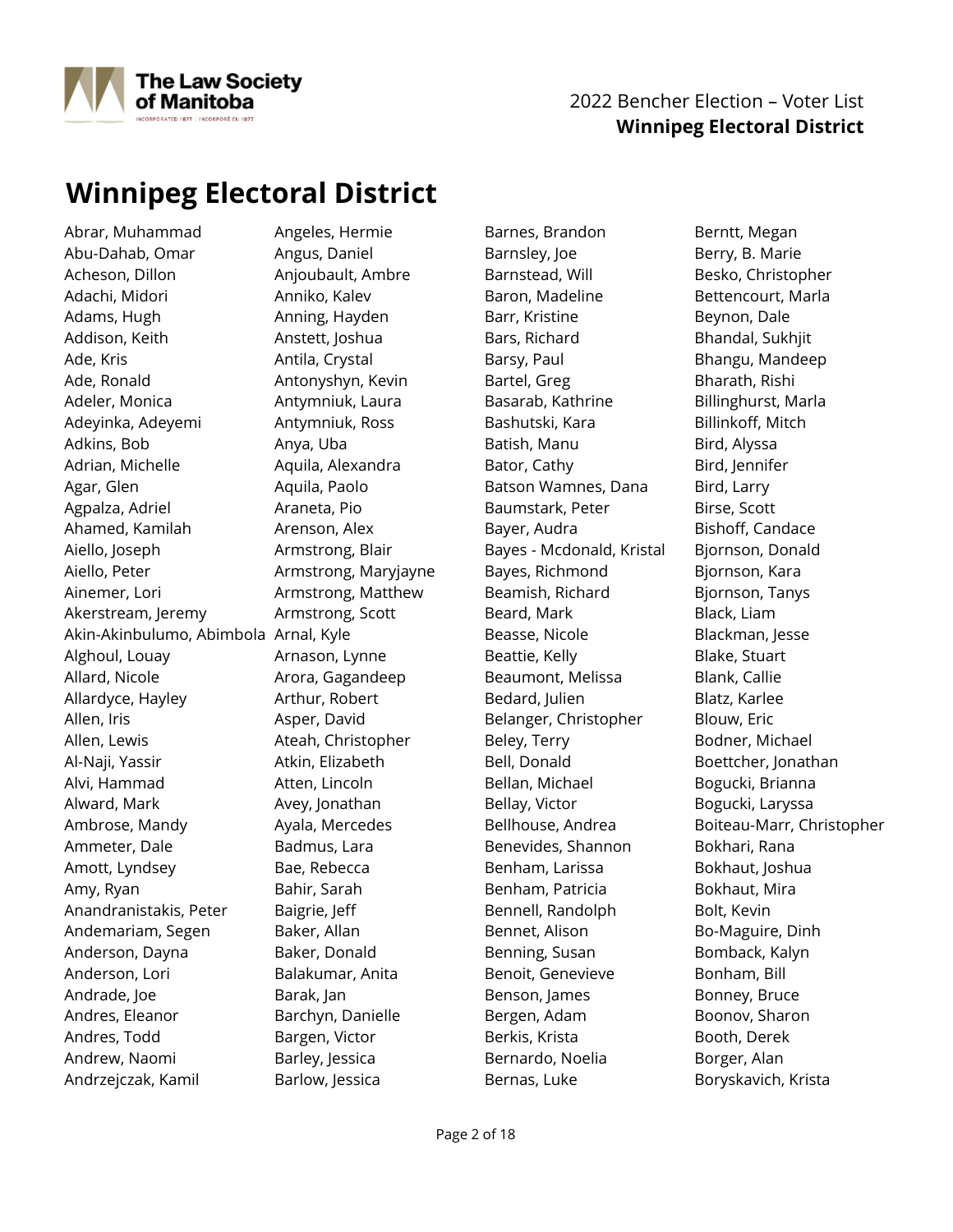Bouche, Caitlin Boudreau, J.R. Norman Boulding, Seth Boulet, Jean-Daniel Boult, Thomas Boumford, Andrew Bounket, Stefan Bourcier, Todd Boutin, Chantal Bowes, Don Bowler, Aaron Bowles, Bill Bowley, Bernice Bowman, David Boyd, Deevia Boyd, G.W. Michael Boyd, Marla Boyd, Sean Bracken, Sandra Brandson, Faye Brar, Jessie Braun, Aaron Braunstein, Marshall Brazzell, Robert Breckman, Shannon Brennan, Sean Brennan, Steven Brett, Paul Briard, Jacqueline Bright, Michelle Britton, Daniel Brolund, Ryan Brothers, Tanya Brown, Douglas Brown, Jeffrey Brown, Kate Brown, Natasha Brown, Sherry Brown, Timothy Brown, Trevor Bruce, Kevin Bruckshaw, Peter Bruun, Anders

Bryk, Jason Bubnowicz, Tatiyana Buchart, Markus Buchko, Kaitlan Buchwald, Richard Buck, Andrew Bueckert, Melanie Bueti, Frank Bueti, Katherine Bueti, Vincent Buettner, Eric Buisse, Solange Buisson, Robert Buors, Debbie Burchill, John Burczynski, Katharyn Burland, David Burnell, J.J. Burrows, Wesley Burwash, Karen Buss, Brent Buternowsky, Robert Buxton, Darryl Caithness, Johanna Caithness, Ryan Caligiuri, Joe Cam, Monique Camejo, Lindsey Campbell, Adeoti Campbell, Donald Campbell, G. Todd Campbell, Roberta Cannon, Scott Cannon, Theresa Carey, Florence Carlson, Deborah Carlson, Melissa Carr, Sarah Carrick, David Carson, Lisa Carson, Shannon Carswell, Kimberly Carter, James

Carter, M. Roy Carvell, Jessica Casares, Jose Cassidy, Richard Cassone, Michael Castellano, Sara Cattini, Melissa Cepanec, Susan Chadwick-Garrett, Keith Chahal, Gurdeep Challis, Aaron Chambers, Andrew Chambers, Matthew Chambers, Phillip Champagne, Gisele Chan, Elaine Tsz Ning Chan, Stephanie Chappell, Charles Chaput, Daniel Chartier, Michel Chartrand, Paul Chechelnitsky, Svetlana Cheys, Amanda Chhina, Manjinder Chicoine, Daryl Chimutsa, Fiona Chisick, Baillie Choiselat, Michael Cholosky, Lisa Christiansen, J. Milton Christianson, Tana Christie, Caroline Chuchman, Martha Chudy, Tim Claire, Paul Clark, Andrew Clark, Cary Clarke, Alastair Clarke, Brian Clarke, Pamela Claros, Amado Clayton, Kevin Clendenning, Krista

Cleto, Daniel Cloutier, Alexis Cloutier, Alyssa Cloutier, N. Paul Clunie, Ian Cochrane, Harold Coke, Ronald Collins, Brenden Collins, Jacqueline Colquhoun, Lori Comack, Jennifer Coniglio, Frank Conner, Michael Cook, Michael Cooper, Adrienne Cooper, K. Scott Cooper, Paul Copps, Natalie Cordingley, David Corona, John Costa, Kenny Courtney, A. Jack Coutts, Kathleen Couture, Serge Couturier, Georgia Coward, Deryk Cox, James Cox, Robert Cramer, Phillip Crane, Ted Craton, Kathleen Crawley, Hugh Crolly, Allison Cruz, Heidi Cudney, G. Alex Cumming, Derek Cupples, Lisa Curpen, Radha Currie, Orvel Cutler, Neil Czarnecki, Angela Czarnecki, Brent Czarnecki, Shandra N.

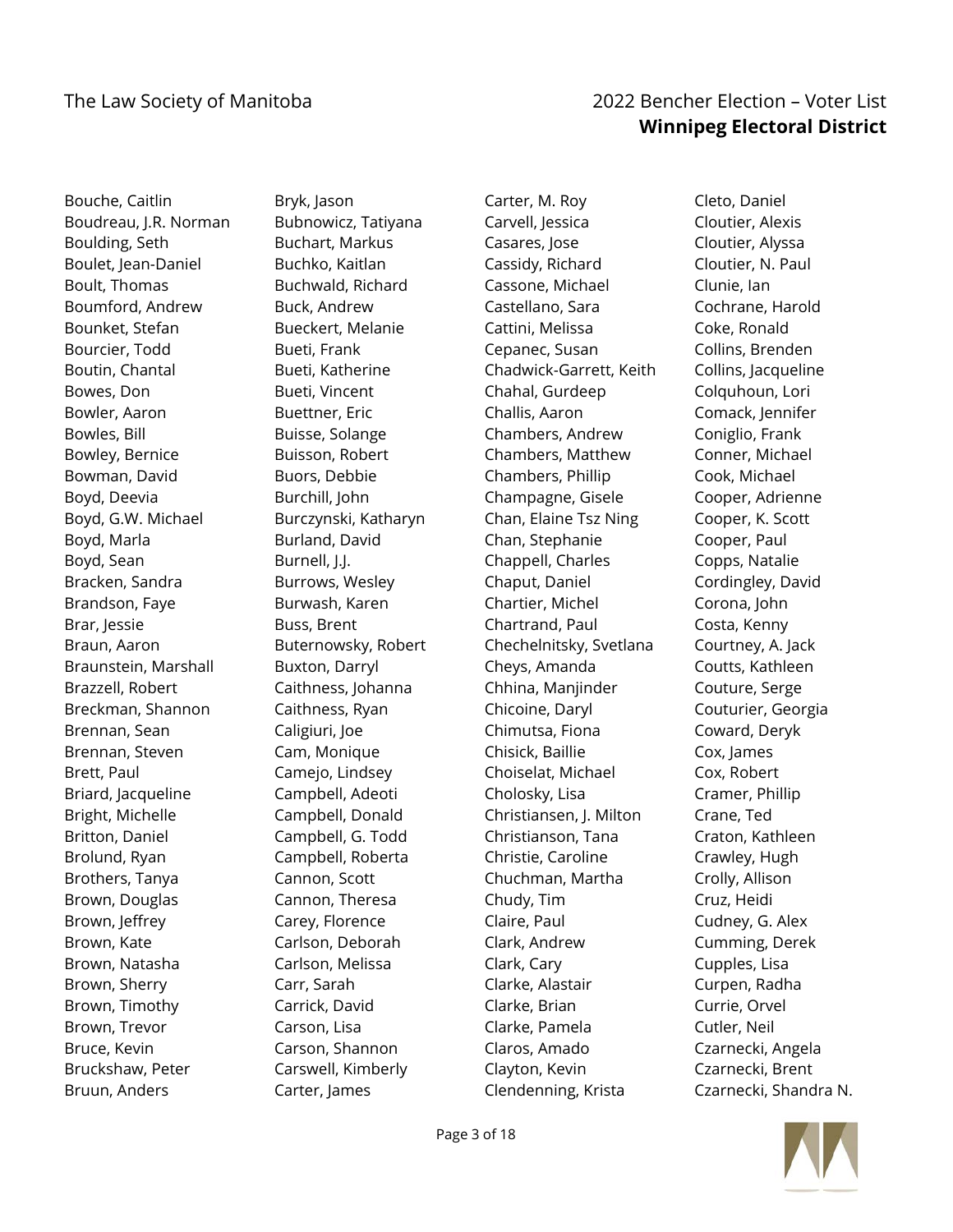Czyrnyj, Elizabeth D'eon, Kendra Dacquisto, Donald Dalloo, Matthew Dalton, Carl Dalton, Kenneth Damianakos, Peggy Danco, Debra Dandenault, Susanne Daoudi, Tarik Davey, Peter Davidson, Brent Davie, Kenneth Davis, Darrin Davis, David Davis, Lieutenant-Colonel Ian Davis, Myles Davis, Sarah Dawes, Susan De Jong, Jeremy De Monye, Trinda De Sordi, Remo De Sousa, Silvia De Sousa, Zita Deacon, John Dear, Kyle Debicki, Christopher Deeley, Joel Deeley, Richard Delaney, John Delaronde, Terrance Deleau, Matthew Dell'oro, Aadila Deniset, Jean-Pierre Deniset, Nicole Dennehy, G. Michael Derksen, Eileen Derksen, Waldy Derwin, Andrew Derwin, George Desautels, Michael Desjardine, Kelsey

Dewart, Timothy Dhaliwal, Simrit Dhillon, Amandeep Diamond, Laura-Anne Dick, Eleni Dick, Harold Diggins, Karen Dilay, Katrine Dillon, Jessica Dimitrov, Ruslan Dixon, Brenna Dixon, Kelly Dlugosh, Ariadna Dobson, Tom Dodgson, Andrea Doe, Sheila Dojack, Katie Dolcetti, Erika Dolinsky, Kenneth Domenco, Adele Donald, Michael Donaldson, Christopher Douglas, Donald Douglas, Michael Dow, J. Michael J. Dowhan, Robert Dowhan-Bertouille, Louise Dowle, Katherine Doyle, Andrea Doyle, Nicolas Doyle, Patricia Doyle, Timothy Drazic, Peter Dreger, Tashia Drew, Dhara Drew, Stefan Du Bourg, Michelle Duboff, Michael Duboff, Neil Dudeck, Joel Dueck, Matthew Dueck-Dunsford, Alexandra Falkenberg, S. Elsa Dueck-Read, J. Alicia

Duffy, Matthew Dunik, Jennifer Dunsmore, Erin Durkin-Chudd, Kathryn Dyck, Heidi Dyck, Karen Dyck, Kendall Dyck, Michael Eaton, Cora Ebubechukwu, Ogo Echezona, Ifeyinwa Edgett, Peter Edkins, Tamara Edwards, Beth Edwards, Evan Edwards, Paul Effler, Barry Ehrmantraut, Serena Eisbrenner, Erin Elbardisy, Karas Elgert, Kirstin Elson, Scott English, Chantal Ennis, Stacey Enright, Mitchell Entz, Scott Epp, Tracey Ernewein, Duston Ernst, Donald Eros, Susan Erratt, Bradley Ethans, Paula Etkin, Laurie Eva, E. Beth Evans, Gregory Evans, Marnie Ewasko, Melissa Ewen, Dallas Fabbri, Robert Fagnan, Lorne Fainstein, Prof. Lisa Falkingham, Steven

Farinloye, Lola Farlinger, Scott Fast, Kenton Faulhammer, John Faurschou, Trisha Favel, Bradley Favreau, Alex Fawcett, Douglas Fazenda, Nancy Fehr, Allison Fehr, Brittney Fekete, Justin Feldman, Leiba Feldschmid, Jurgen Fenske, Allison Fenske, Darrin Ferbers, Colby Ferbers, Keith Ferens, Melissa Ferguson, James Fergusson, Celia Fernandes, Odette Feuer, Jeremy Ffrench, Rory Field, Brandi Fien, Cy Fien, Nora Filmon, David Findlay, Colin Fineblit, Allan Finkbeiner, Douglas Finlay, Denise Finlayson, Michael Fiorino, Joseph Fishman, Len Fishman, Noah Fleetwood, Gregory Fleischaker, Robert Fleishman, Ellen Fleming, Jack Fletcher, Anthony Foderaro, Anthony Foote, Michael

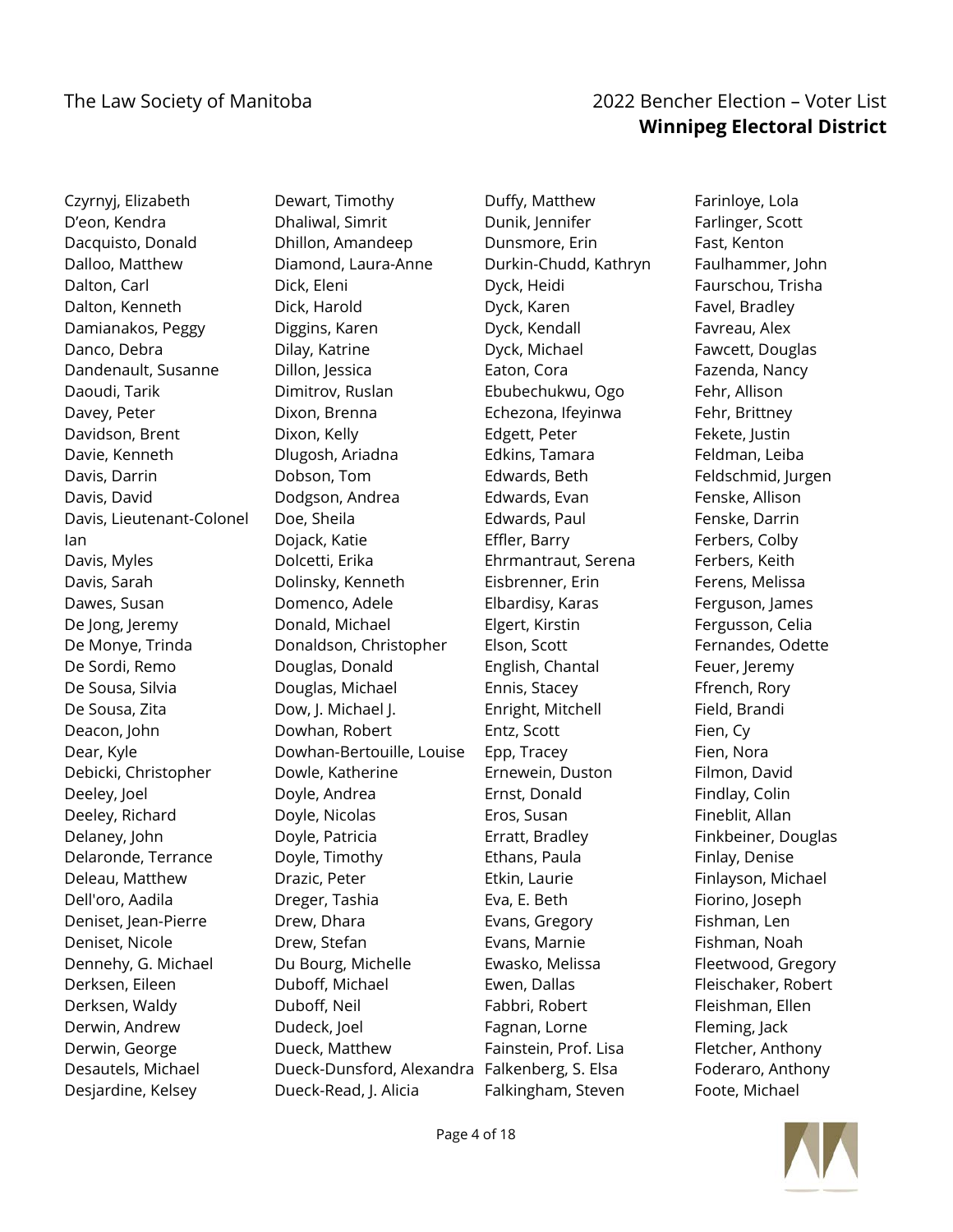Foran, Allan Forbes, Douglas Forbes, Wayne Fourmeaux Clemens, Lauren Gautron, Alain Fox, Carly Fraser, Danielle Fraser, Robyn French, Leonard Freund, Ashton Fridman, Carolina Friesen, Annika Friesen, Brendan Friesen, Calvin Friesen, Robert Friesen, Vanessa Friesen, Wendy Froese, Murray Frohlinger, Thomas Frost, Adrian Frost, Carolyn Frost, Cheryl Frost, Issie Fry, Timothy Fuga, Graham Fulford, Danielle Fulham, Richard Fultz, R. Christopher H. Fultz, Timothy Funk, Cameron Funk, Jennifer Funke, Jay Furgale, T. Christopher Gaba, Jennifer Gabor, Sam Gagne, Roxanne Gama, Vanessa Gamage, Dinoo Gamby, Christopher Gange, Daniel Gange, William Garber, Shea Gardner, Jesse Gardner, William

Gardner, William Garfinkel, Sadira Garfinkel, Simon Geiger-Wolf, Michele Gelhorn, Amy George, Akinfolusho Gergely, Lauren Gergely, Samantha Gerrie, Glen Gerstein, Benjamin Gerstein, Michael Gibson, Kristin Gibson, Marc Giesbrecht, Jacob Giesbrecht, Marvin Giesbrecht, Robert Gietz, Jesse Giles, Daniel Giles, Dean Gill, Ryan Gilleta, David Gilmor, Tessa Gilroy, Alexander Gilson, Kimberley Ginakes, Peter Gindin, Jeffrey Gingera, Adam Gingera, Steven Girdlestone, Paul Gisser, David Gisser, Jason Gladstone, Brett Glawson, Caleigh Glazer, Martin Globerman, Noah Glowacki, Peter Gobeil, Raven-Dominique Goddard, Alan Godry, Louis Goertzen, Kendra Goff, Robley Goldberg, Jason

Goldberg, Stefanie Goldenberg, Eli Goldenberg, Jonathan Gomes, Elmer Goncalves, Nancy Gonzalez, Fernando Good, Richard Goodridge, J. Neil Goring, Shannon Gorlick, Ryan Goska, Mary Gosman, Robert Goszer, Elliott Goszer, Samuel Gould, Matthew Gowenlock, Karl Goyer, Danielle Grafton, Sarah Graham, A. Blair Grande, Grainne M. Grande, Maria Grant, Tyler Gravelines, Sarah Gray, Bryan Gray, Colin Gray, Mark Gray, Scott Grayson, Miranda Green, Michael Greenberg, Harley Greenhalgh, Kenneth Gregory, Anne M. Grieves, Anostin Griffin, Ailish Griffin-Rill, Maximilian Grimes, Lynda Gripp, Roger Grohmueller, David Grower, Paul Grunau, Darren Grusko, Aron Grzybowski, Danielle Guberman, Charles

Guenette, Denis Guerra, Anthony Guerrero, Athanasia Zoe Guertin, Sam Guglielmin, Emily Guiboche, Jennifer Gunn, Daniel Gupta, Rohit Guthrie, Michael Guttormson, Michael Gwyn, Peter Haasbeek, Veronica Habing, Ronald Hacault, Antoine Hacault, Myriam Hachinski, Eric Haddad, Bruce Hague, Kara Haight, William Halamandaris, Peter Halkewycz, Maria Hall, Alanna Hall, Jessica Ham, John Hamilton, Nicole Hamm, Sharyne Hammel, Scott Hammond, Janelle Handlon, Richard Haner, Shelley Hanks, Lorne Hanlin, Shannon Hansch, Ernst Hansell, Thor Hanslip, Melody Hanson, Ari Hanson, Jennifer Harland, Stephanie Harley, Erin Harms, Jake Harper, Louis Harrington, Jane Harris, Bailey

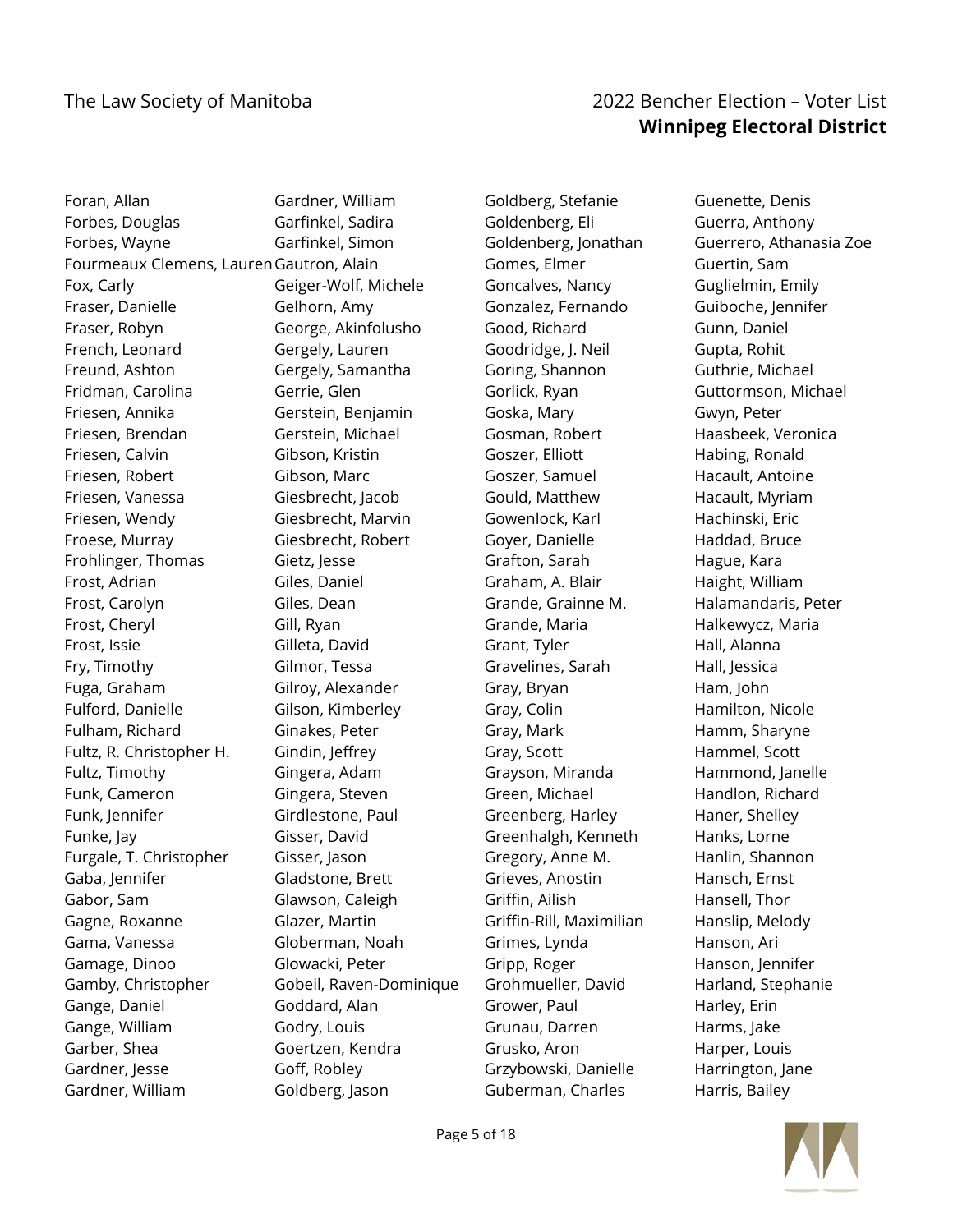Harris, Laurelle Harrison, John Harrison, Kelsey Harrison, M. Lynne Harrod, Pamela Hart, Kathryn Harvey, Brant Harvey, Jason Harvie, John Harwood-Jones, Troy Haughey, Erica Hawkins, Jacqueline Hawkins, Ken Hawrysh, Gregory Hazelton, Melissa Hebert, David Hebert, Valerie Hecht, Benjamin Hecht, Jody Hedges, Wil Hedley, James Heinrichs, Les Heinrichs, M. Lesley Henderson, Donald Henderson, Donna Hendrickson, Barbara Henley, Kathryn Hersey, Jessica Herstein, Adam Heslop, Amanda Hewett, Todd Hicks, Michael Hicks, Sean Hiebert, Deanna Hiebert, Lynne Hildebrand, Daniel Hilderman, Pamela Hill, David Hill, Sarah Himmelman, Michael Hirsch, Davis Hirsch, Jeff Histed, R. Ian

Hnatiuk, Colton Ho, Carrie Hodge, Adam Hodgson, Laura Hoeschen, Richard Hoffman, Morley Hogue, J.J. Alain Holatova, Nina Holloway, R. Ivan Holmstrom, Joan Hombach, Sven Hordienko, Kathryn Horne, Allan Horton, Randall Horyski, Jamie Hosseini, Zahra Houser, Jennifer Howard, Renee G.L. Howden, Catherine Howorth, Gordon Hoyt, Brittney Huband, Charles Hunter, Lori Hursh, Daniel Hursh, Katie Hutchings, Rebecca Hutchison, Cara Hutlet, Bethany Hyman, Bryan Hyman, Janna Hyman, Lindsay Hyman, Steven Ibrahim, Falilat Ingram, Aaron Inness, Sarah Intertas, Mark Ioussoupova, Elizaveta Ireland, David Irvine, Laurel Isaak, Jessica Isenor, Nancy Isfeld, John Izzet, Deniz

Jack, Joan Jackson, David Jacobs, John James, Breanne Janovcik, Kris Jardine, Janet Jaremko Bromwich, Rebecca Kammerloch, Paul Jarvinen, Kendra Jason, Michael Jatto, L. Bryce Jensen, Jessica Jerch, P. Michael Jerome, Jillian Jerome, Matthew Jeroski, Christine Jewers, Gerald Jiang, Chaobo Johnson, Alexandra Johnson, Andrew Johnson, Benjamin Johnson, Frank Johnson, Greg Johnston, Brenda Johnston, Devin Johnston, Douglas Johnston, Douglas Johnston, Marnie Jolly, Avnish Jones, Brian Jones, Diane Jones, Glenn Jones, Jennifer Jones, Kristen Jones, Peter Jones, Zilla Joubert, Nicolas Jourdain, Guy Joynt, D. Glenn Jules, Michele Jurczak, Jamie Jury, Tanis Kagan, Jamie Kagan, Leilani

Kagan, Nikki Kahan, Carly Kahlon, Gagandeep Kaita, Ryan Kalinowsky, Kathy Kalu, Ikechukwu Kaneski, Brent Kantor, Mark Kaplan, Neil Kappo, Tanya Karalash Toker, Amanda Karlaftis, S. Voula Kasdorf, Spencer Kathler, Paul Katz, Desiree Katz, Fay-Lynn Katz, Jonathan Kaufman, Celia Kaufmann, Ashley Kaushal, Nihar Kavanagh, Anthony Kay, Michael Kazina, Robynne Keating, Patrick Keller, Tanya Kellie-Mcmillan, Lee Kemkaran-Antymniuk, Heather Kempton, Kate Kendall, Brent Kendall, Jason Kennedy, Crystal Kersey, Kristin Khalil, Sarah Khan, Hafeez Khan, Isha Khandelwal, Sam Khokhar, Ataf Kidder, Kate Kieloch, Kasia Kim, Jonathan Kim, Julian

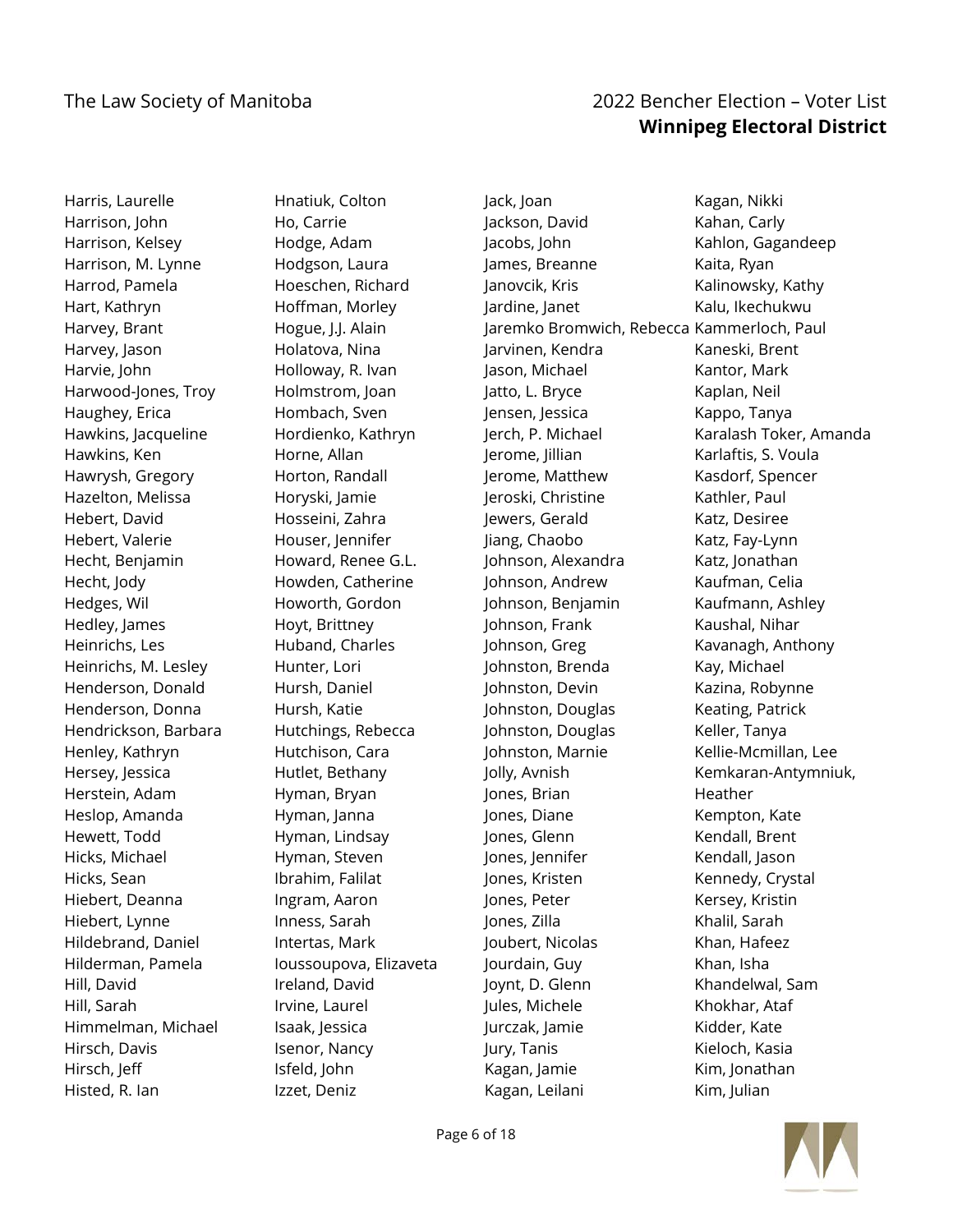Kinahan, Zachary King, Bruce King, David King, Jeffrey King, Roger Kingsley, Peter Kinnear, Sara Kipp, Ryan Kirchner, Les Kitchen, Jeffrey Kitching, Scott Kiva, Caroline Klassen, Christine Klassen, Christopher Klassen, Leah Klein, Ayli Klein, Bryan Klein, Fred Kliewer, Judith Kliman, Sandra Klymkiw, Peter Knight, Donald Knight, Marcia Knoll, Matthew Knudsen, Kirk Knudsen, Kole Knudson, Curtis Koch, Jim Kochan, Dana Kochan, David Kochanski, Tyler Koffman, Jodi Kohm, Lynne Kohn, Steven Kolt, Deborah Koniuck, Angel D. Koppang, Michael Kopynsky, Christina Kormylo, Thomas Korsunsky, Ashley Koshy, Shameem Kosokowsky, Leah Kostiuk, Jeremy

Kostiuk, Joanna Kotler, Ami Koven-Lapointe, Mara Kowall, Jeffrey Kozier, Christopher Krahn, Helen Krahn, Katie Krahn, Ryan Kramer, Martin Kravetsky, Rocky Kreel, Darrell Kroft, Jonathan Kropp, R.W. Dean Kruse, Marc Krush, Alexander Kubas, Jennifer R. Kulyk, Corrine Kunzman, Rebecca Kurbis, Timothy Kusyk, Justin Kuzura, Maryia Kwilu, Jean-Rene Dominique Ledarney, Elaine Kydd, Janesca Labiris, Cheryl Labossiere, Keith Labossiere, Lisa Labossiere, Melanie Lacanilao, Dexter Lacanilao, Mary Claire Lach, Timothy Laclare, H. Mark Ladyka, Alan Lafreniere, K. Mark Lagimodiere, Renee Laham Szutiak, Michelle Lancaster, Scott Land, Kelly Lane, Patricia Lang, Coral Langan, Joseph Lange, Chris Langhan, Jody Laplante, Jayson

Larson, Justin Lasko, Paul Laspina, Catherine Lau, Cynthia Laurencelle, Alain Laurin, Francine Laurin, Guy Lavallee, Corrine Laviolette, Sidney Lavitt, Frank Lavitt, Mitchell Lawlor-Forsyth, Erin Lawrence, Morgan Laxer, Ian Laycock, Kimberly Layh, Avery Lazar, Cynthia Lazar, Michael Le Heiget, Denis Leaver, Alexander Lebois, Joel Lee, Myong Lee, Robert Lee, Victor Leech, Pamela Lee-Wing, Jordan Leibl, Leah Leipsic, Richard Lentz, Viviane Leonoff, Heather Lercher, Bret Lerner, Brian Leslie, Paula Leung, Katie Hei Tung Levene, Adam Levene, David Levene, Marla Lewis, Kaitlyn Li, Vivian Libitka, Victor Libman, Alan Lieberman, Josh

Lillie, Gordon Linden, Hillary Linnebach, Karin Lipski, Jerritt Lisi, Gabrielle Litchfield, Jennifer Literovich, Richard Littlejohn, Gregory Livingstone, Chelsea Lobe, Jordan Loeppky, Kelby Loewen, Andrew Loewen, Kate Loewen, Rachel Loewen, Viktor Lofchick, Melinda Logan, Kristee London, Aaron M. London, Jack London, Steven Loney, Alan Lorange, Michael Losch, Jeffrey Love, Jacob Lowe, Matthew Lowry, James Ludkiewicz, Allan Ludlow, James Ludwig, Israel Lugtig, Sarah Luong, Vienna Mabilen, Nueva Macangus, Amy Macarthur, Colin Macdonald, Caitlin Macdonald, Don Macdonald, Kevin Macinnes, Alan Macisaac, Andrew Mack, Brooks Mackay, Murdoch Mackenzie, Alexander Mackenzie, Lillian

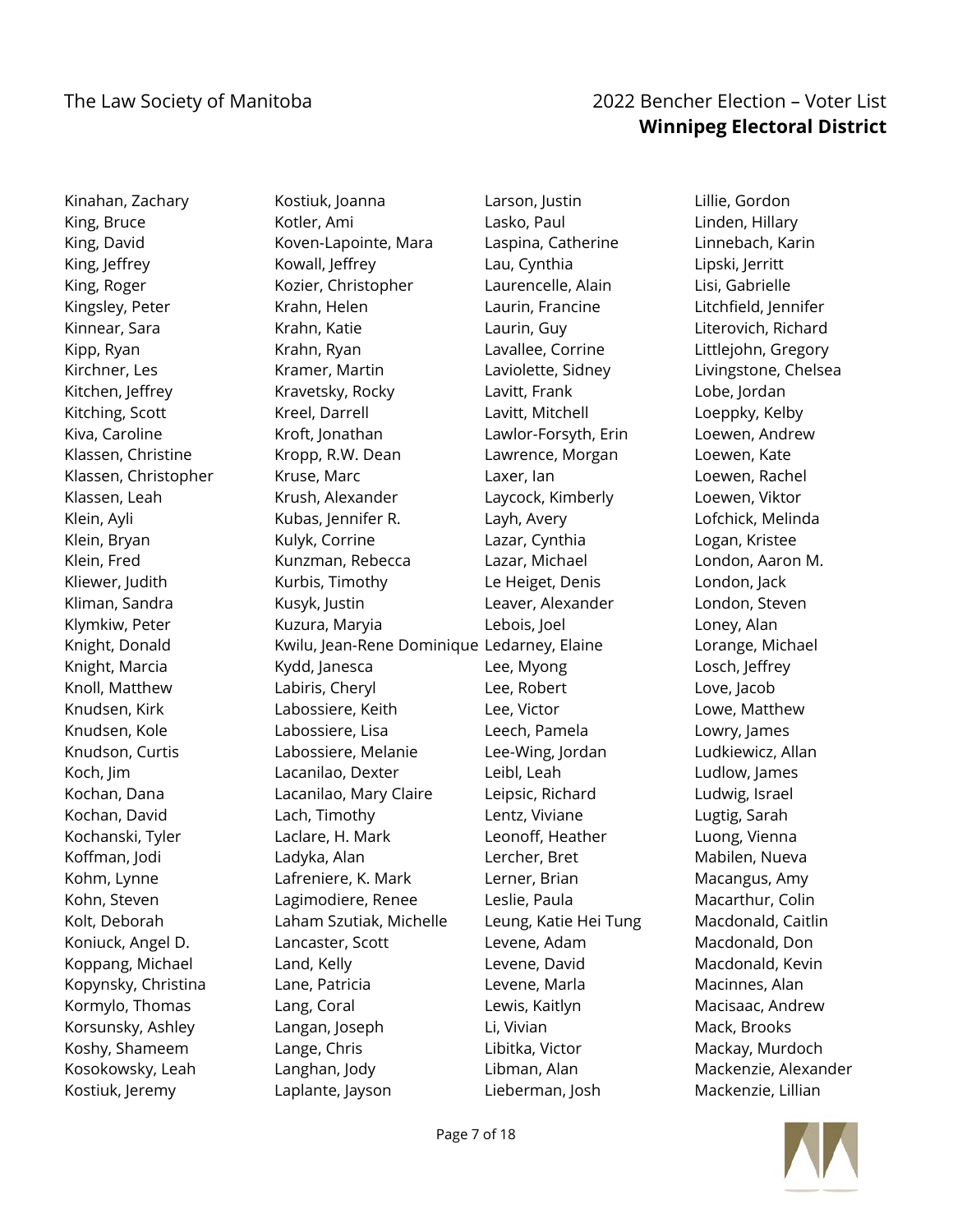Mackenzie, Rhoni Mackwood, Geoffrey Maclaren, Oliver Maclean, G. Campbell Maclean, Kenneth Macleod, Jason Macnair, Iain Macskimming, Andrew Mactavish, N. Barry Madden, Jason Madick, Michele Madison, Bradley Maertens, Robert Magas, Erin Magnifico, Danielle Mahatoo, Brendan Mahoney, Carley Main, Hayley Maister, Aaron Maki, Liisa Malaviya, Rekha Malden, Melissa Malloy, Jason Malmquist, Debra Maloney, Andrew Maltz, Sharon Mamucud, Renato Manaigre, Lisa Mandamin, Preston Mandzuik, Kenneth Manghebati, Gelareh Mann, Jennifer Manning, Daniel Mar, Shirley Mariani, Alyssa Mariash, Theodore Marion, Daniel Marion, Marc Marion, Marcelle Markham, Scott Marks, Billy Marr, David Marshall, A. David

Marshall, Andrew Martalog, Monica Martens, John Martens, Lindsay Martens, Robert Martin White, Wendy Martin, Gregory Martin, Timothy Maruca, Matthew Mascarenhas, Rohith Masi, Domenic Masi, Nunziata Maslanka, Matthew Mason, Mark Mason, Sharon Matas, David Mattheos, Sarantos Mavi, Harmanjit Maxim, Hilary Mayer, Douglas Mayes, Brian Mayor, Janet Mazur, Devon Mcammond, John Mccaffrey, Tamara Mccandless, Elizabeth Mccandless, Kathleen Mccandless, Michael Mcclain Ii, Kenneth Mcclelland, Bradley Mccomb, Terry Mccoy, Christopher Mccue, Kelsey Mccullough, Keith Mccullough-Butchart, Alison Mercado, Alona Mccurdy, Charlotte Mcdonald, Andrew Mcdonald, Iain Mcdonald, Paul Mcdonald, Philip Mceachern, Sarah Mcelhoes, Ryan Mcfadyen, Ross

Mcfadyen, Trina Mcgibbon, Cheryl Mcgifford, Elona Mcgill, Boyd Mcgoey, John Mcgrath, Shawn Mcgunigal, Mary Mcilroy, Kathleen Mcintosh, Stephen Mcivor, Ian Mckague, Melanie Mckay, Jeremy Mckelvey-Gunson, Andrew Mckenna, Paul Mckennitt, Heather Mckinnon, Gordon Mckinnon, Jennifer Mckinnon, Sarah Mclandress, James Mclean, Kathleen Mcmahon, Tracy Mcnamara, Sarah Mcnaught, Ian Mcnicol, Curran Mcnicol, Erin Mcrae, Jennifer Mctaggart, Bradley Meek, Charlotte Mehkary, Candray Melanson, Dale Meltzer, Steven Mendelson, Louis Menticoglou, Alexander Menzies, Meghan Mercier, Mark Mercury, James Merner, Michael Meronek, Brian Merrick, Nicole Merriott, Mitchel Mestdagh, Terri Meyers, Adam

Micflikier, Garry Michaels, John Mikos, Katina Miles, David Millo, Ari Milne, Lauren Milner, Eli Miniely, Patrice Minuk, Daniel Minuk, Gary Minuk, Kevin Minuk, Laura Minuk, Linda Minuk, Martin S. Mireault, Alexandre Mireault, Melanie Mirecki, Kyle Mirwaldt, Nichole Mirza, Sofia Misko, Katherine Mitchell, Drew Mitchell, Meredith Mitousis, Maria Mitrovic, Vuk Moen, Bryton Mokriy, Donald Monnin, Christian Moore, Kara Moran, Albina Morgado, Chelsey Morgan, Kyle Moroz, K. Jennifer Morrison, Colin Morrison, Danielle Morrison, Trish Morrow, Tracy Morry, Howard Moss, Peter Mraovic, Mitch Mueller, Peter Mugerwa, Jackson Muir, Peter Muir, Scott

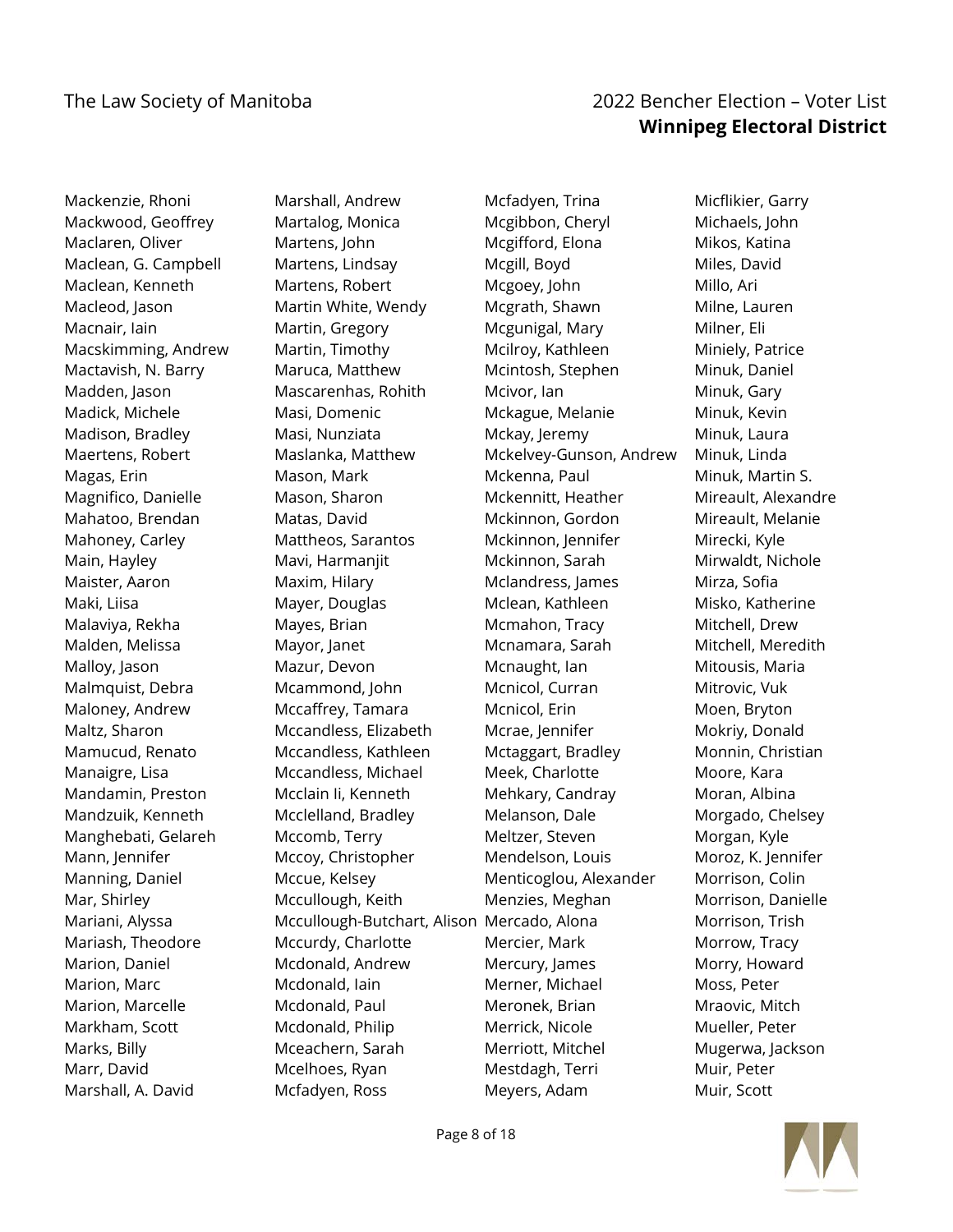Muirhead, Gwen Mulhern, Vanessa Mulholland, F. Beverley Muller, Monica K. Munce, Matthew Murphy, Edmond Murray, Bill Murray, Charles Murray, Craig Murray, Lyndsay Murray, Marcelin Murray, Melinda Musaddiq, Shahzad Mushaluk, Genevieve Musuka, Martha Muys, Kenneth Myers, John Myskiw, Jodi Myskiw, Joel Nadeau, Rachelle Nadeem, Muhammad Nagy, Laura Nair, Lianni Nasberg, Larry Nattress, Graham Nazar, Cynthia Nazarko, Niall Negrea, Julia Nelko, Dana Nelko, Sharna Nelson, Sacha Nenka, Kevin Nepinak, Jennefer Nerbas, Marika Nerbas, Ryan Nerman, Howard Nerman, Seth Nesbit, Dianna Netten Huyer, Victoria Neufeld, Jennifer Neville, Elissa Newman, B. Scott Newman, Mark

Nguyen, Minh Nichols, Jeffrey Nichols, Renee Nicholson, Paul Nickel, Ingrid Nisbet, Alex Nkana Bassi, Benjamin Nolan, Riley Nordal-Budinsky, Alexander Parker, Dallas Nordlund, J. Matthew Norton, Jeffrey Nucci, Nikolas Nunrha, Pardip Nygaard, Dean O'brien, Carl O'brien, James Ogidi, Cyprian O'hara, Don O'heany, Steven Olfman, Shawn David Ols, Susan Olschewski, Richard Olson, Candace Olson, Derek Olson, Elisabeth Olson, Katie Olson, Kelly Olson, Kristen Olson, Robert Olson, Victor Olunlade, Ayodeji Oluwadare, Florence Omoruan, John Onchulenko, Wayne Orle, George Osborne, Anu Ovadje, Felicita Owen, Samantha Paasa, Alma Pagtakhan, Jr., R. Reis Pahl, Lori-Anne Palamar, Jeffrey Palay, Leo

Palay, Murray Paluk, Michael Pappas, Chrys Paramanathamoorthy, Manoja Parashin, Alana Pariseau, Janelle Parker, Curtis Pass, Melanie Passler, Breta Pastora Sala, Joelle Patel-Brar, Pooja Paterson, Christopher Paterson, Jonathan Paton, Jason Patterson, Lyndee Paul, Carla Pauls, Brian Pauls, Cam Pauls, Philip Pawella, Darren Payment, Meghan Payne, Judith Pearse, T. Alan Pearson, Cheryl Pejovic, Allison Pelletier, Karine Pelletier, Marc Pellettieri, Marietta Penner, Audrey Penner, Chad Penner, Maria Percy, Thomas Percy, William Perron, Laura Perry, Valerie Persaud, Nalini Peter, Carmele Peters, Glen Peters, Gordon Peters, Karl Peters, Robert

Peterson, Amelia Peterson, Kaylen Petersson-Martin, Kira Petrucci, Christopher Pettit, Roberta Pewarchuk, Colin Pflug, Ingrid Phare, Merrell-Ann Phelan, Nathan Phillips, Christina Phillips, David Phillips, Sandra Piel, Norman Pierce, Christian Pierce, Stewart Pinsky, Lawrence Pinx, Adam Pinx, Jonathan Pinx, Sheldon Piper, Penny Pirie, Donn Pitzel, Stephen Pledger, Ashley Plotnik, Omri Pniowsky, Jeff Poapst, Colburne Poetker, Karen Poettcker, Jason Pollard, Jacqueline Pollock, Adam Pollock, Ethan Pollock, Harvey Pollock, Joseph Pollock, Martin Pollock, Richard Polz, Susan Pooley, William Pope, Courtney Popeski, Paul Porath, Kaitlynn Porcher, Richard Porco, Stephen Poskar, Debra

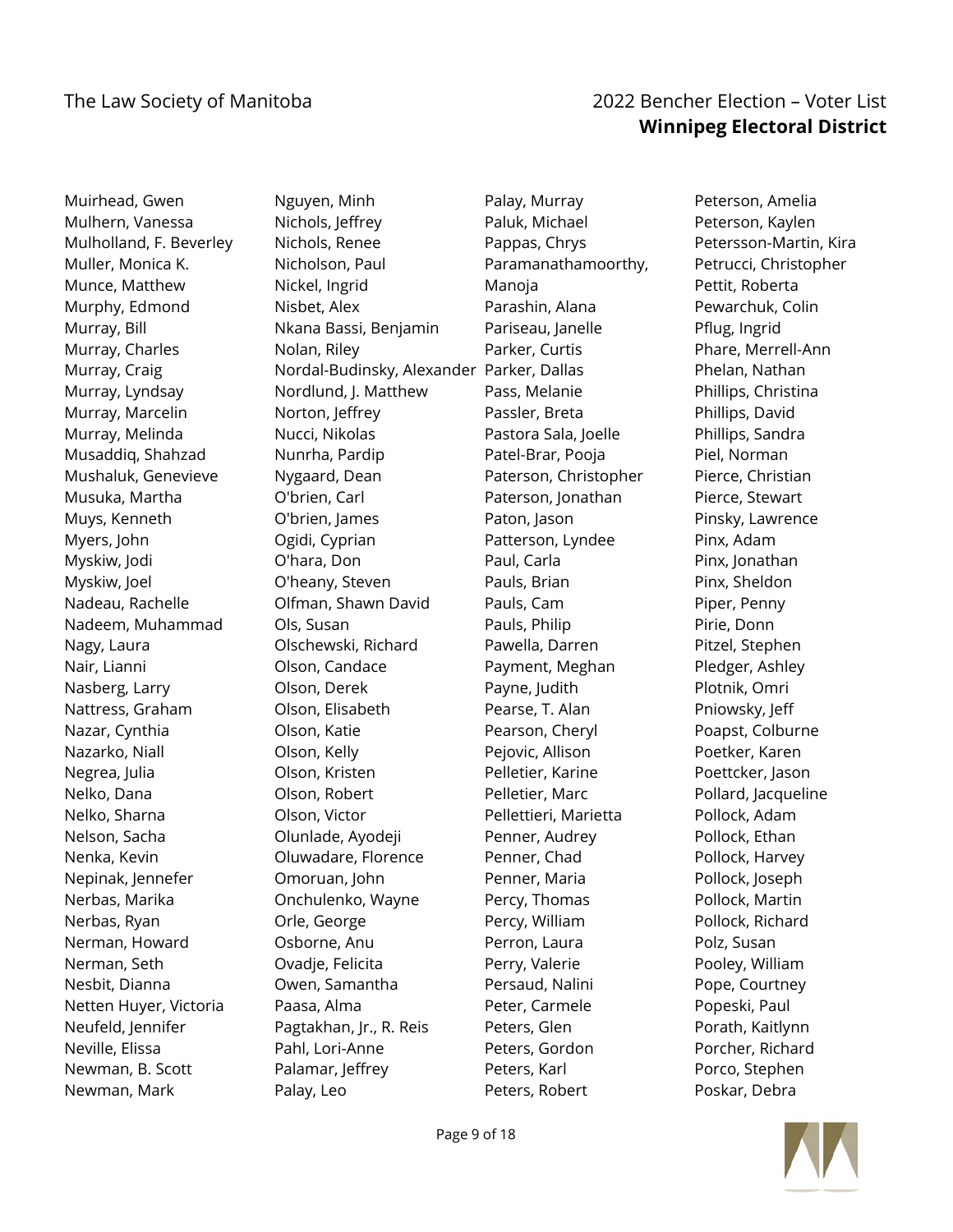Post, Wendy Poushangi, Arian Powell, Jason Poyser, John Prefontaine, Lorraine Prendergast, Paul Prendiville, Thomas Price, Charlotte Prober, Jay Prokopanko, Rob Promislow, Norm Provost, Tom Prystanski, John Puchniak, Michael Pullan, Gordon Pullar, James Punzalan, Rachelle Purohit, Ketki Purves, Clay Pustogorodsky, Sergio Qually, Shereese Queau-Guzzi, Dayna Quinton, Brodie Raber, Steven Rabkin, Jack Rachlis, Vivian Racz, Janet Raffey, Matthew Rahaman, Aliyah Rahimi, Kobra Rainkie, Dustin Ramsay, John Rana, Surinder Rankin, Raegan Ransom, Daniel Ransom, E. Scott Ranson, Keri Rath, Jeffrey Ratnamalala, Hasaka U. Ratuski, Arlene Raveendrabose, Ranish Ray, Trevor Rebizant, Jessica

Reddy, Nalini Redekopp, Michelle Redekopp, Waldemar Rees, Thomas Reeves, Nick Refahi, Tanin Refvik, Joel Reid, Mark Reilly, Pamela Reimer, Carolyn Reimer, Daniel Reimer, Maria Reimer, Tamara Reimer, Thomas Reimer-Epp, John Reiss, Sonya Restall, Ian Restall, Jr., John Restall, Sean Rettie, Darla Reynolds, R. Bruce Reznik, Sara Rice, Ainsley Rice, Michael Richard, Riva Richards, Michael Richer, Philippe Ridd, Russell Riediger, Kelly Riese, Jordan Riley Thompson, Piper Riley, Meghan Ripley, Douglas Ripley, James Ritchot, Carrie Ritchot, Jocelyne Rivalin, Roland Roach, Brian Rob, Erika Robbins, Jonathan Robert, Andrew Roberts, Jason Roberts, Megan

Roberts, Natalie Robertson, Amy Robertson, Andrew Robertson, Leith Robillard, Daniel Robillard, Scott Robinson, Colin Robinson, Danielle Robinson, Gary Robinson, Laura Robson, Erika Roch, Nicole Rock, Jesse Rocque, Joel Rodgers, Zachary Rogala, Joshua Roitenberg, Evan Rona, Cesar Rose, Perry Rose, Wayne Rosenbaum, S. Norman Rosenberg, Morton (Mickey) Rosenberg, Sheryl Rosenstock, Sheldon Rosin, Jaime Ross, Brent Ross, Cydney Ross, Lavonne Ross, Meghan Rougeau Suchy, Danelle Rous, Andrea Rowswell, Lisa Roy, Charles Roy, Rod Roy, Sima Roziere, Brendan Ruckl, Cleyton Ruest, Jean-Marc Ruiz, M. Ingrid Rumore, Nadia Rutherford, John Ryall, Daniel Ryckman, Julia

Rykes, Patrick Ryle, Jerilee Ryzniczuk, Lynn Sabourin, Maria Sacks, Gregory Sader, Lucas Sahulka, Deann Sain, Andrew Sain, Lori Ferguson Saliga, Shantel Salnave-Dandekar, Bianca Samphir, Joel Samyn, Philip Sanchez Salcedo, Emily Sanders, Shea Sandhu, Anjali Sandulak, Tristan Sanggar, Rohit Sansregret, Amanda Santos, Christopher Santos, Orlando Saper Silver, Abram Sarcida, Gary M. Sarna, Carlyn Sass, Shaun Saunders, Jessica Saunders, Nicholas Sauvageau, Francois Savage, Craig Savage, Ryan Savard, Paul Sawka, Alicia Saxberg, India Saxberg, Kris Scaletta, Dean Scaramuzzi, Katrina Scarcello, Shawn Scarfone, Steve Scarth, Ian Schaan, Chad Schachter, Harley Schacter, Alissa Schade, Kelsey

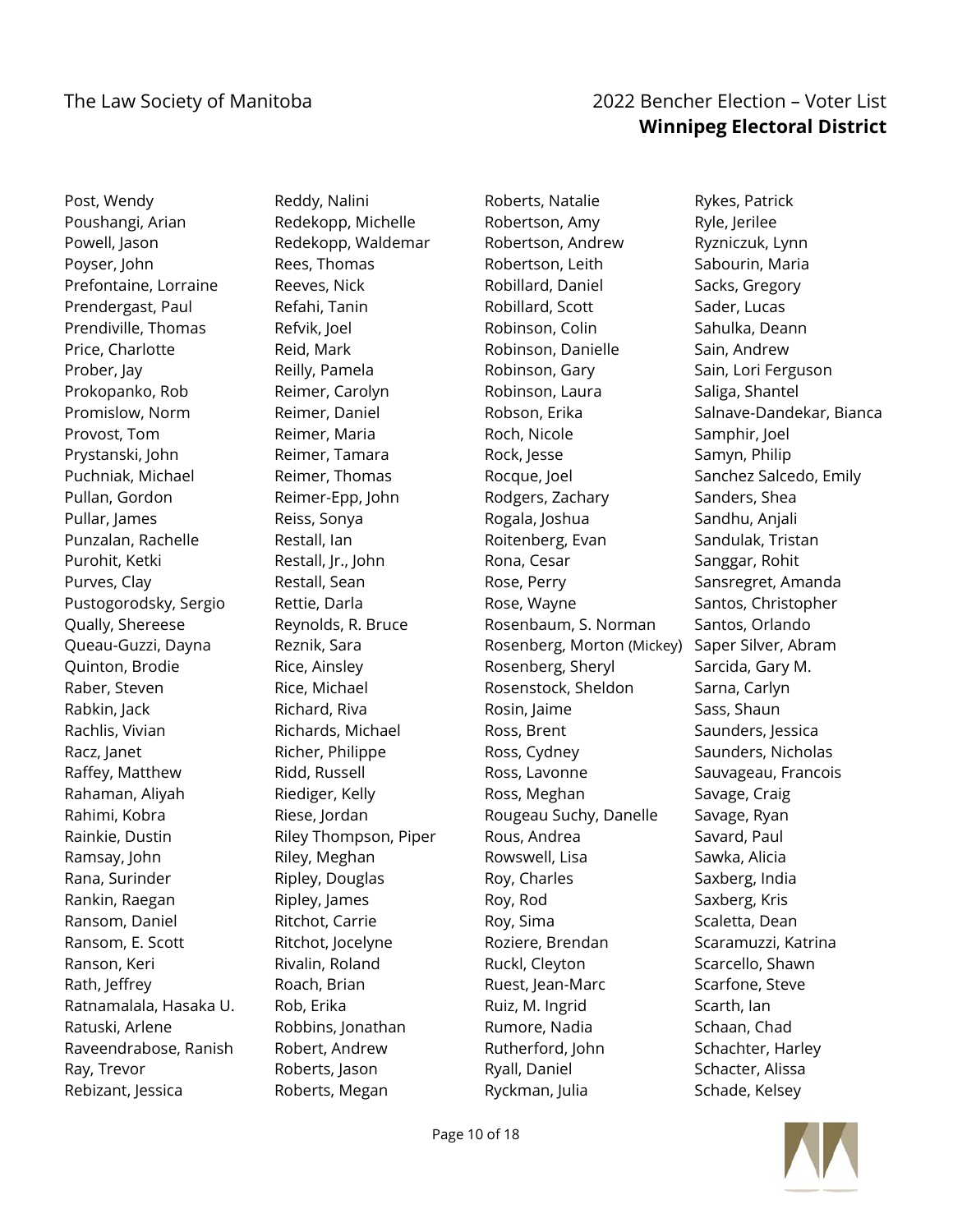Schioler, J. David Schipper, Daniel Schmidt, L. Joan Schmidt, Stephen Schneider, Geoff Schnoor, Jeffrey Schofield, Jessica Schott, Bonnie Schroeder, Ainslie Schulz, Kevin Schur, Kevin Schwartz, Dr. Bryan Schwartz, Mat Schwartz, Richard Schween, Debbie Scollin, Lorraine Scott, Richard Scoville, Emily Seavers, Jenna Sedgwick, R. James Segal, Shimon Seib, Aaron Selchen, Michael Sellen, David Senden, Keith Senft, Darcia Serbin, Melissa Sett, Sandip Sexton, Brian Shah, Priti Shaikh, Mehboob Ahmad Shamsuddeen, Shams Shangreaux, R. Cory Shannon, Rodney Sharma, Avantika Sharma, Kevin Sharma, Rajan Sharpe, Brian Shefman, Corey Sheps, Philip Sherbo, Charles Sherbo, Daniel Sherman, Rebecca

Shore, Sean Shypit, Jeffrey Sicotte, Trevor Siddiqui, Omar A. Signorelli, Andrea Sigurdson, Christopher Sigurdson, J. Douglas Sigurdson, Janet Sigurdson, Jon Silver, David Sim, Peter Simard, Danielle Simmonds, Saul Simpson, David Simpson, Robert Sinclair, Matthew Sinclair, P. Michael Sinder, Barry Singbeil, Darren Singh, Inderjit Singh, Jaspreet Singh, Paramjit Singh, Sukhvinder Sinnock, Garry Sisson, Stephen Sivarouban, Sivananthan Skinner, Catherine Skwark, David Slayen, Alvin Slobodzian, Harvey Slonosky, Nicholas Slough, Andrew Sly, Robert Smart-Carvalho, Tanci Smith, Allanah Smith, Ashleigh Smith, Dennis Smith, Ida Smith, Jordan Smith, Katherine Smith, Marcia Smith, Mark Smith, Megan

Smith, Morgan Smith, Nicole Smith, Pamela Smith, Rodney Smith, S. Tristan Smith, Shane Smith, Winston Smorang, Garth Smorang, Jeffrey Sneesby, Kevin Snowden, Marcus Snyder, Norman Soble, Kyle Sokal, Jennifer Sokalski, Robert Solar, Grant Soldier, Stacey Solmundson-Birch, Anna Soper, J. David Soronow, Michael Soronow, Sidney Soul, Colin Soul, Kimberly Southall, Anita Southall, Cole Spencer, Daniel Spencer, Jolin Spencer, Megan Spiegel, Jeremy Spigelman, Nata Spyracopoulos, Theodoros St. Croix, Courtney St. Germain, Monique St. Hilaire, Francis St. Hill, Jacqueline St. Jean, Daniel Stacey, Arthur Stachurski, Roman Standil, Libby Starr, Aaron Stashko, Kellie Stasiuk, Diane Staska, Kevin

Steen, Neil Steeves, Gordon Stefaniuk, John Stefanson, Grant Stefanyshyn, P. Richard Steidl, Brett Steigerwald, Alex Steinfeld, Dayna Stephensen, Maury Sterling, Tracey Stern, Gary Stern, Karen Sternat-Mcivor, Priscilla Stevens, Alana Stewart, Allan Stewart, Andrew Stewart, Clayton Stewart, John Stewart, W. Douglas Stienstra, Michael Stiver, Lisa Stonyk, Mark Stonyk, Rennie Strain, Darryl Strang, Kent Strell, Ellery Styczen, Michael Suchy, Orest Suderman, Chelsea Suderman, Garry Sullivan, John Sullivan, Neil Sulymosi, Laura Sundmark, Jarrod Sutherland, Chad Sutherland, Madison Sutton, Amanda Svechin, Natalia Swan, Andrew Sweet, Katy Sychuk, Bruce Szach, Natasha J.P. Szikinger, Denes (Dean)

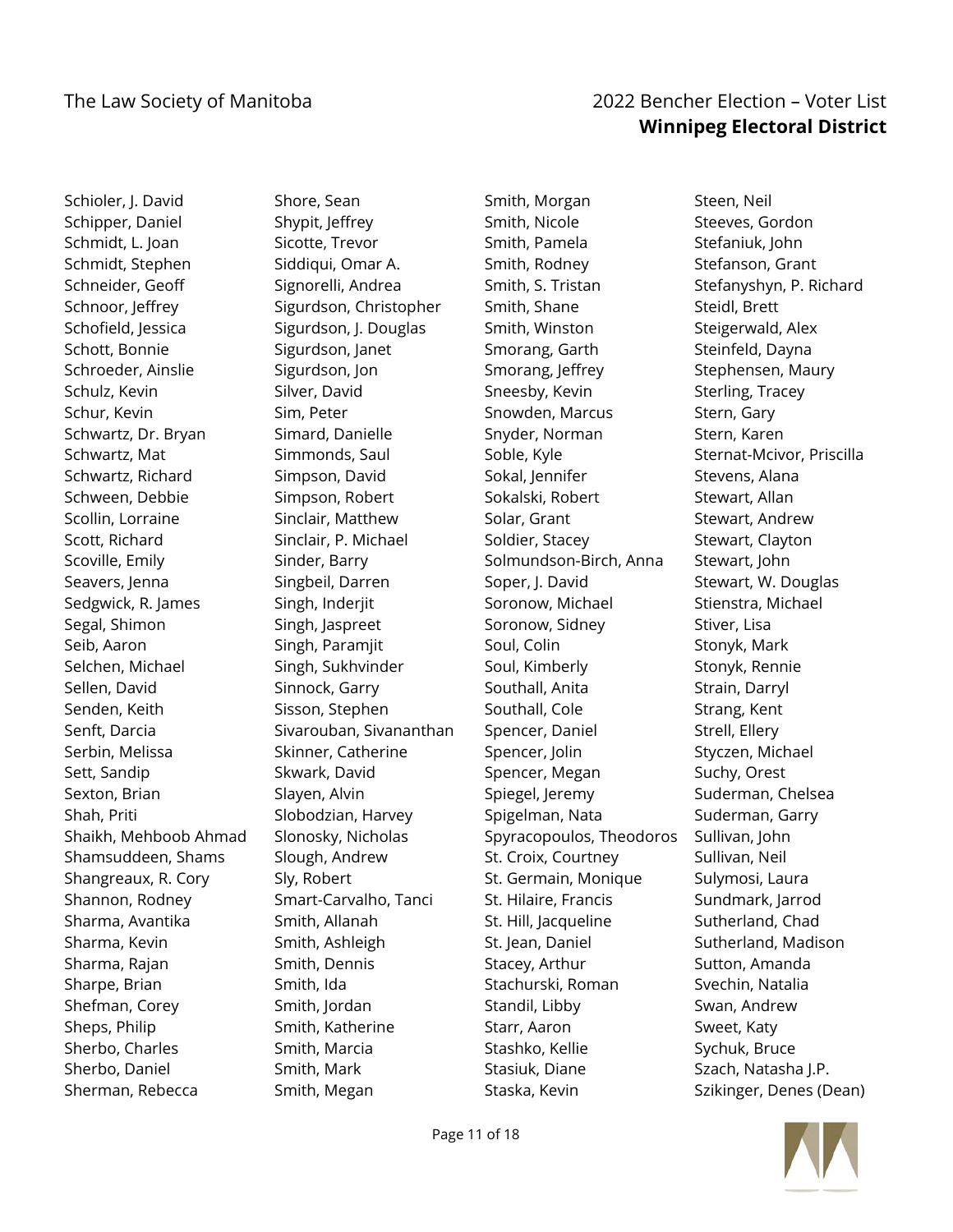Ta, Annie Tailleur, Leonard Tait, B. Douglas Tait, Beth Tait, Bryan Taiwo, Funmilayo Takeuchi, Debra Tallon, Gregory Tallon, Mark Tallon, Scott Tapper, Robert Tasche, Hillarie Tascona, Paul Tavares, Yvonne Taylor, Brett Taylor, G. Bruce Taylor, Jana Taylor, Timothy Taylor, Victoria Telles-Langdon, Sharlene Tennenhouse, Kenneth Terra, Maureen Tessler, S. Zane Tetrault, David Tetreault, Stephanie Théberge, Dany Theule, Gerrit Thiessen, Alfred Thiessen, David Thiessen, Sarah Thiessen, Walter Thliveris, Stephan Thomas, Charlene Thomas, Shelby Thompson, Andrew Thompson, Nigel Thomson, Rebecca Thomson, Samuel Thomson, Sarah Thomson, Todd Thordarson, Brynne Thow, Mira Thullner, John

Thurmeier, Sarah Tiegs, Wolfgang Tim, Sutheat Tod, Sharon Toews, Geoffrey Toews, Mark Tofangsazan, Brittany Tokar, Cory Toni, Peter Toone, John Torbiak, Andrew Tougas, Robert Towers, Devan Toyne, Kevin Trachtenberg, Murray Tramley, Carey Tramley, M. Greg Tran, Chau Trask, Brandon Trenholm, Neil Triggs, Michael Trinh, Yenny Trippier, Faron Troniak, Jonathan Troszko, Mary Troup, Lynda Truong, Victoria Tschetter, Kaley Turner, Jamie Turner, Lee Turner, Leslie Turner, Monica Turner, Ryan Tutiah, Elizabeth Tyler, Robert Ullrich, W. Rustyn Underwood, Matthew Undi, Chimwemwe Unfried, Curtis Unger, Marc Unruh, Kerry Uwabor, Mercy Vakurova, Irina

Valdron, Denis Valel, Celia Valgardson, Liam Valgardson, Timothy Vallis, Jeffrey Van Cauwenberghe, Christine Van Den Bosch, George Van Der Krabben, Jon Van Dongen, Lori Van Iderstine, Helga Van Schie, Shirley Van Walleghem, Richard J. Van Walleghem, W.R. (Dick) Vandean, Theresa Vander Linden, Adam Vanderhooft, Christian Vartsakis, Kosta Vasas, Nadine Vasserman, Alex Velasco, Jonathan Verhaeghe, Amanda Vermette, Jude Vieira Olfert, Christina Vilks, Kirk Vincent, David Vincent, Stephen Vrsnik, Lauren Vun, Delaney Vyamucharo-Shawa, Paul Wach, Eric Wadsworth, Heather Wagar, Kate Walder, Sheree Walia, Preston Walichnowski, Robert Walker, Barry Walker, David Walker, Kaitlynd Walker, Michael Walker, Taralee Wall, James Walsh, Sherri

Ward, Douglas Ward, Peter Wardell, Cameron Warelis, Lindsay Warkentin, Kevin Warren, Tyler Wasyliw, Christina Wasyliw, Mark Watchman, Robert Watson, Kara Watson, Nicole Watts, Daniel Watts, Lori Watts, Philip Waugh, R. Grenville Webber, Travis Wehrle, Devin Weinstein, Courtney Weinstein, Joshua Weinstein, Michael Weir, Victoria Weisensel, Spencer Welicko Mclennan, Haley Welsh, Terra Weltman, Nathan Werier, Michael West, Patricia Westaway, Cynthia Wheeler, Althea Wheeler, Jared Whidden, Stefania Whittam, Mark Wickler, Renee Wiebe, Alyssa Wiebe, Gerri Wiebe, Ivan Wiebe, K. Eleanor Wiebe, Peter Wight, Roger Wilder, Joseph Wilder, Samuel Willcock, D. Michael Williams, Brett

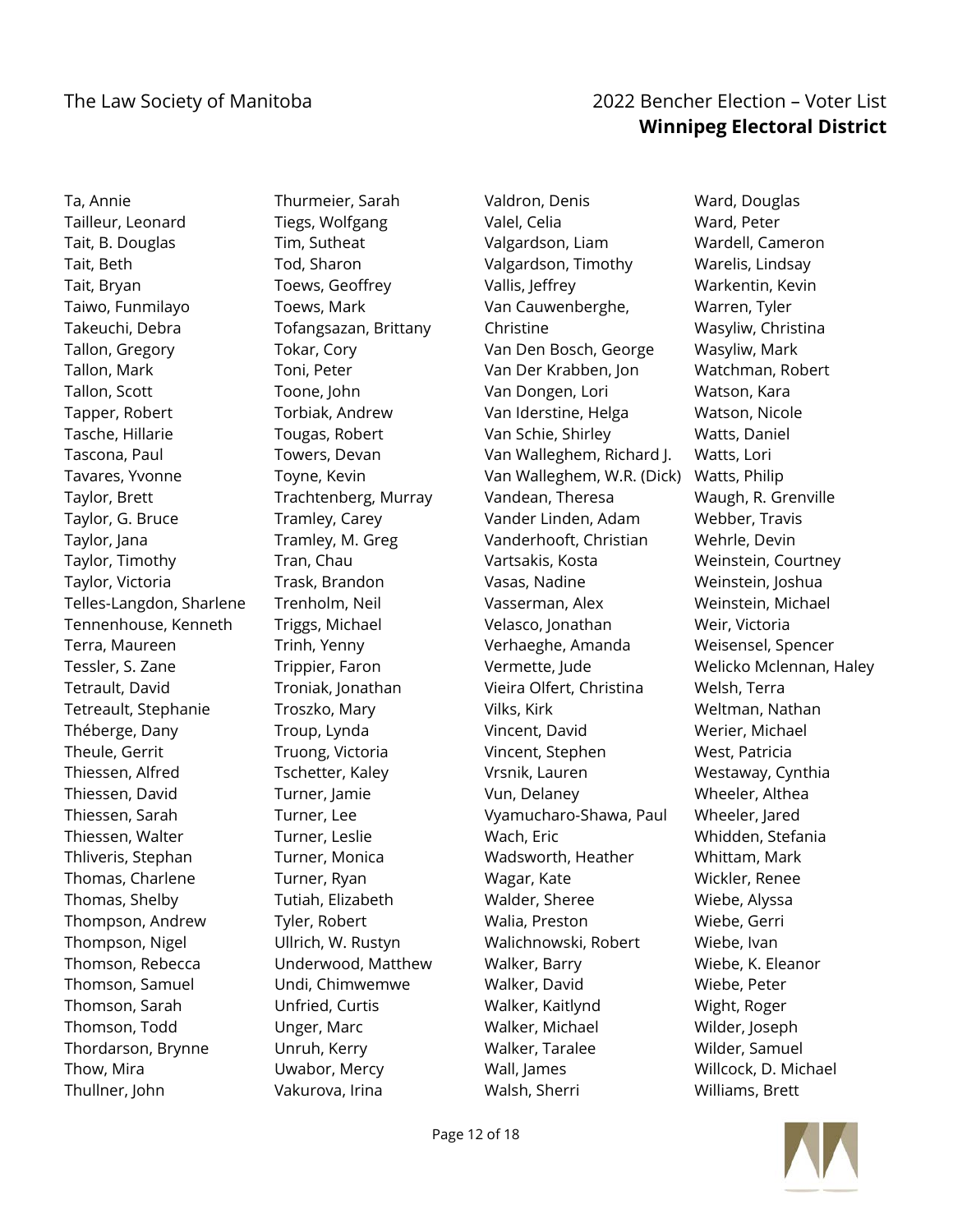Williams, Christine Williams, J. Byron Williams, Katelyn Williams, Kevin Williams, Michael Williamson, Conor Wilson, Corey Wilson, D. Lynne Wilson, Glen Wilson, Scott Windsor, S. Kirk Winterburn, Alexandria Wire, Melanie Wishart, Betta Wishart, James Wishnowski, Eric Wittman, Karen

Wittman, Kristen Woelcke, Nicholas Wolfe, Erin Wolfe, Rachel Woligroski, Jody Wolson, Daniel Wolson, J. Richard Wong, Samantha Wood, Amy Wood, David Wood, Gavin Wood, James Woodman, F.G. Randy Woolley, Jonathan Worbanski, Kristen Workman, Laura Wowryk, Courtney

Wright, David Wright, Kirsten Wullum, Christopher Yaffe, Richard Yakimoski, Kelsey Yale, Darcie Yan, Julie Yaren, Kara-Anne Yarish, Brendon Yasumatsu, Marni Yeboah, Deborah Young, Kenneth Yuen, Malinda Yusim, Lauren Yusim, Norman Zacharias, Michael Zagozewski, Sarah

Zaifman, Kenneth Zaman, Saheel Zander, Bradley Zarnowski, Justin Zarow, Donald G. Zayed, Philip Zeiss, Robin Zettel, Kaely ZHAN, Bozhi Ziesmann, Michael Zimmerman, Ronald Zlotnick, Marcia Zorde, Alysha Zorde, Erin Zubizarreta Prieto, Luis Zurbuchen, Marc Zylberman, Leandro

Subtotal of eligible voters for [Winnipeg Electoral District:](#page-1-0) 1,948

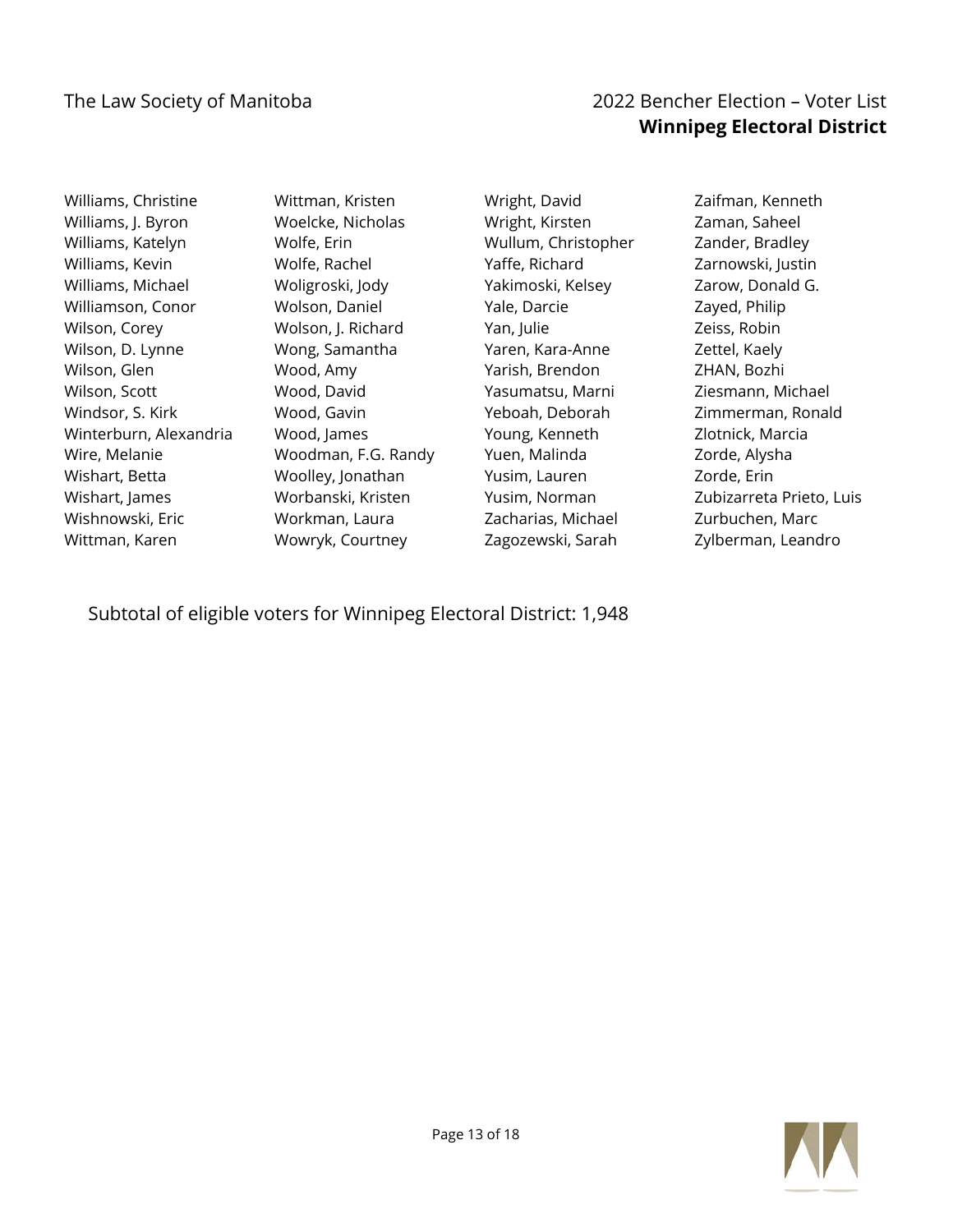

# <span id="page-13-0"></span>**Dauphin-Central Electoral District**

Anderson, Clifford Baker, Kassy Barclay, Janice Beaudry, Melanie Beddome, Aaron Benjamin, Patrick Beyette, Jason Bolt, Matthew Bowler, Chris Braul, Loren Bretecher, Jacqueline Broadfoot, Mason Brown, Mona Burnside, Gary Christianson, Barney (Bjorn) Davidson, Lana Dawson, Roy

De Oliveira Dias, Tatiane Deans, J. Douglas Desrochers, Kristin Doell, Christopher Doell, Scott Dorion, Desiree Durham, Patrick Ferriss, K. Rhodel Franz, Johanna Gie, Merle Gilmour, Gary Gray, David Greenberg, Barry Greenberg, G. David Harms, Michelle Hiebert, Nichole Hodgson, Larry Hoeppner, Jaret

Hoeppner, Scott Homenko, Alexandra Johnston, Scott Jones, John Kennedy, Kelly Kinnear, Lucy Koturbash, Therese Lee, Brock Levkov, Samuel Martin, Laura Mason, Melissa Mooney, Thomas Oakes, Laurie Olson, Tom Overwater, Shelley Owens, Carli Puranen, Serena Selinger, Gordon

Shepherd, Harley Smith-Peloquin, Graham Stewin, Karlie Swanton, Clayton Syvitski, David Tait, Christopher Taylor, Levi Toews, Julie Treble, Douglas Van Alstyne, Carter Van Buekenhout, Thomas Vandendool, Laurie Vessey, Devin Warnock, Stephane Wickstrom, Benjamin Winkless, Andrew

Subtotal of eligible voters for [Dauphin-Central Electoral District:](#page-13-0) 69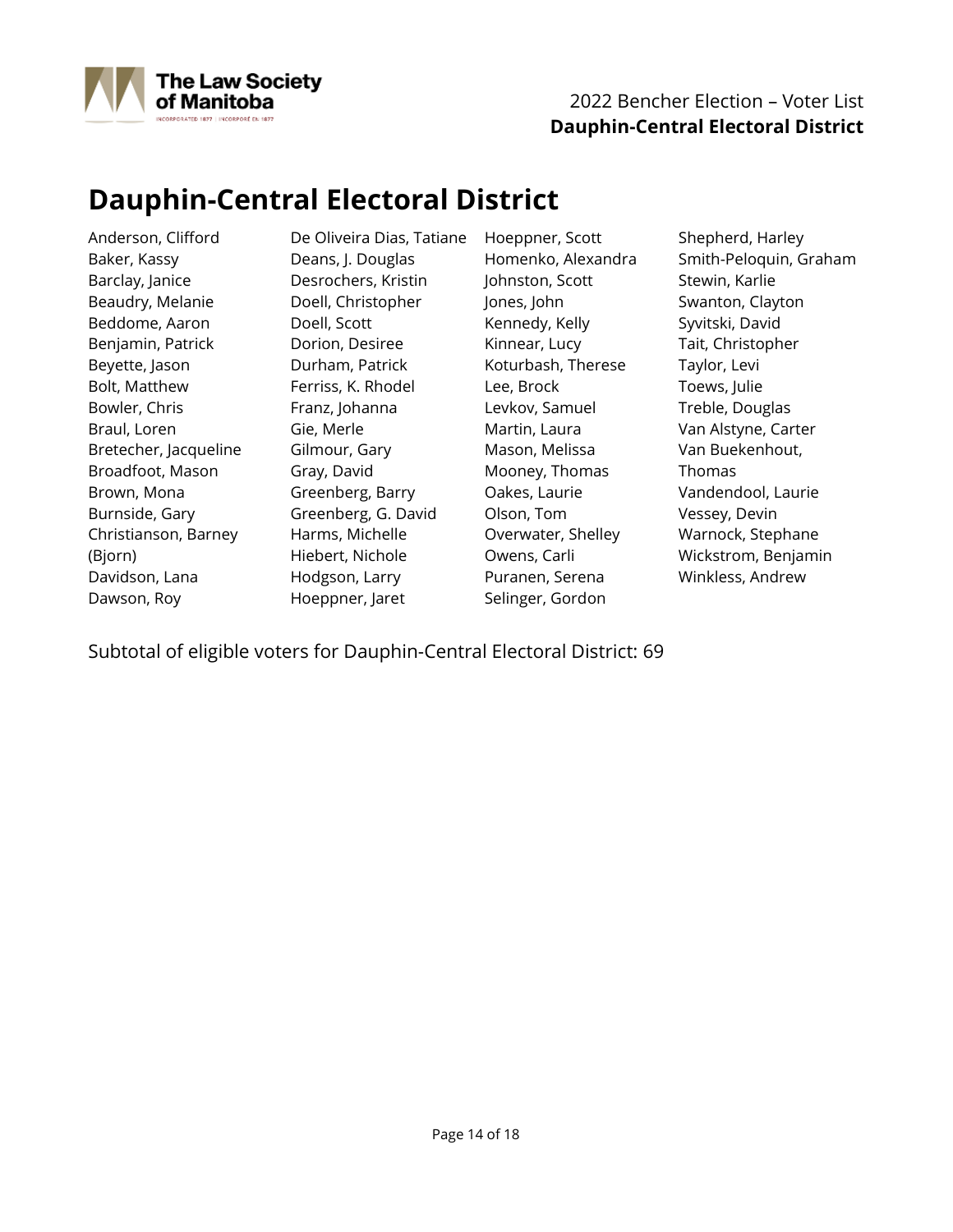

## <span id="page-14-0"></span>**Eastern Electoral District**

Alcock, Richard Anadi-Mbanefo, Chidera Bainov, Alexander Baker, Grant Banman, David Barkman, Anne Beddome, James Bodnarchuk, Nestor Boyechko, Dave Brown, Gemma Chornopyski, Daniel Craft, Aimee Delaronde, Travis Dobbie, Lorelei Dooley, Catriona Driedger, Grant Freedman, Eric Geisler, Paul

Golas, Nathan Goodwin, Gary Grantham, Douglas Gregory, Bruce Grewal, Harveer Gusdal, Erik Hamm, Blake Hnatiuk, Andrew Hnatiuk, Rosemary Hunter, Steven Janzen, Ronald Jensen, Kevin Jodoin, Marcel Jodoin, Mona Joycey, David Kelso, Adam Kirby, Kirk Klassen, Edwin Lafreniere, Mathieu Langner-Pennell, Baerbel Lavoie, Lori Legault, Stephen Leibl, Shimon Loewen, Terry Longclaws, Seneca Mace, Adam Matthews Lemieux, Valerie Mcneill, Ruth Middleton, Richard Murray, John Neufeld, John Paul, Sacha Peters, Bryan Philp, Nicole Purvis, Darcy Regehr, Bradley

Reimer, Paul Roulette, Season Shinnie, Steven Simard, Gerard Sinclair, Murray Smith, Robert Stevenson, Earl Stevenson, Lloyd Suderman, Valerie Teichroew, Samuel Vincent, Justin Voris, Justin Warwaruk, Eugene Wasylin, Christopher Wasylin, Michael Watson, Trevor Weipert, Connie Zushman, Jason

Subtotal of eligible voters for [Eastern Electoral District:](#page-14-0) 72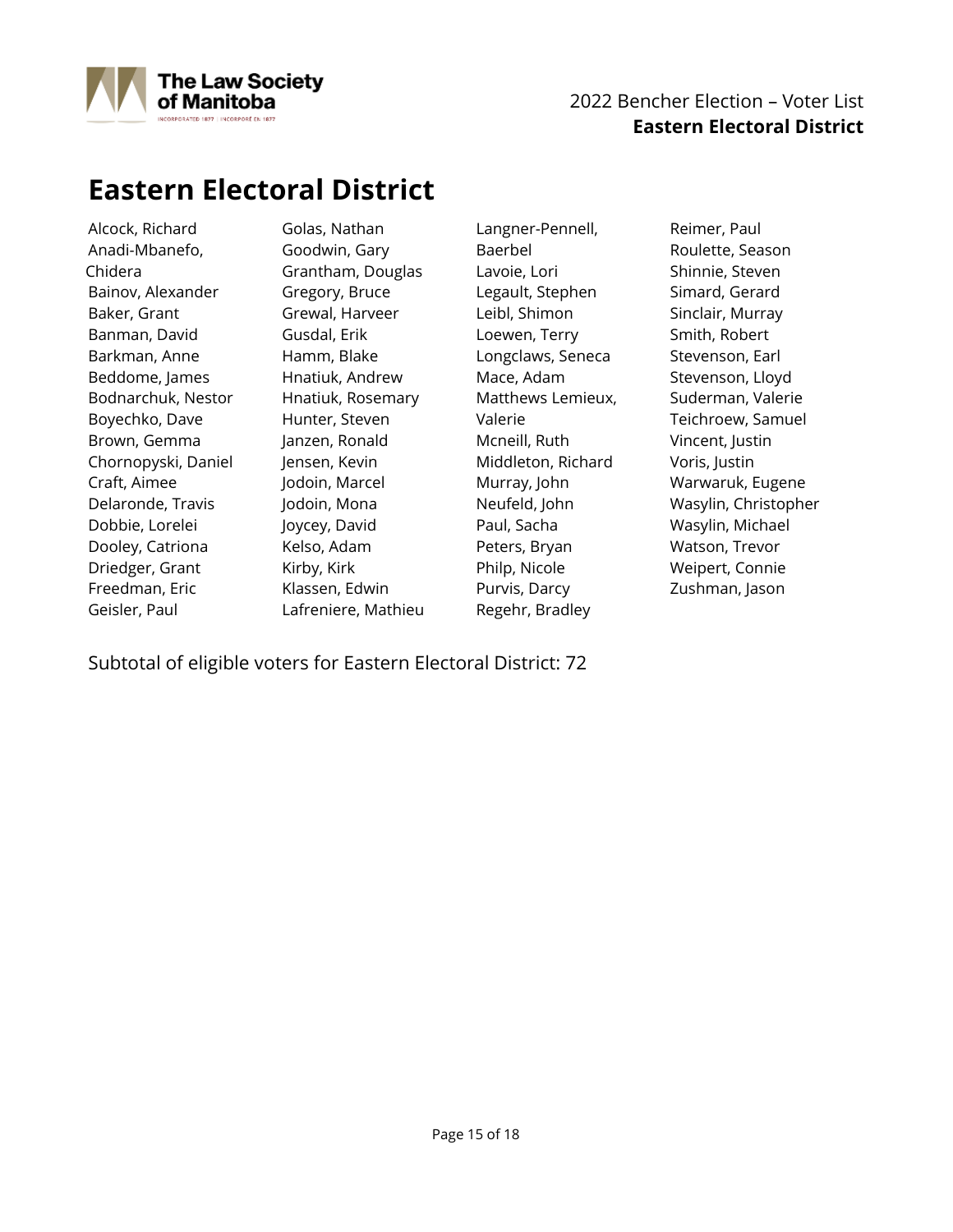

## <span id="page-15-0"></span>**Northern Electoral District**

Abdulmalik, Abdul Beaulieu, Errick Bishoff, Paul Bjornsson, Donald Briscoe, Curtis Buzza, Timothy Dearman, Ronald Dupuis, Brigitte Eagle, Judith Fingas, Colin Finnbogason, Mark

Gagne, Cole Goodine, Samantha Grieves, Jack Hince Siwicki, Amanda Hutchinson, Kameron Jack, Simon Jemmett, Meagan Krawetz, Tyrone Laurencelle, Martine

Malabar, Jennifer Mcammond, Ian Mcdonald, Graham Mckay, I. Cameron Mclean, Denby Mudge, David Oloko, Olaide Parker, Kyle Pellizzaro, Robert Pesalj, Barbara Phillips, Cory

Rai, Surinder Randel, Gerhard Reid, Andrew Ross, Monica Santos, Mario Shinnie, Eric Sinclair, Vincent Skinner, John Wall, Melissa Watt, Trevor Zaharia, Dayna

Subtotal of eligible voters for [Northern Electoral District:](#page-15-0) 42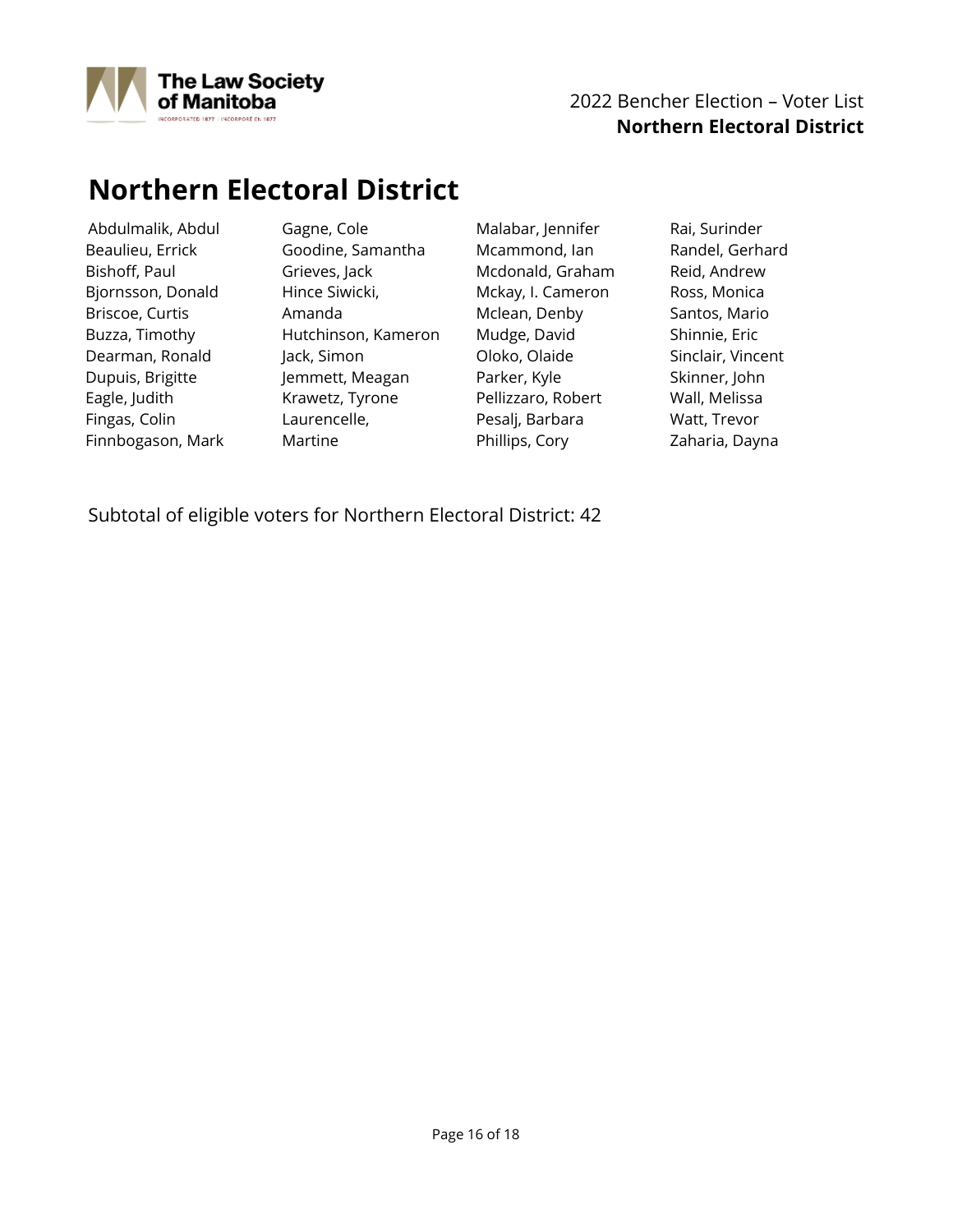

## <span id="page-16-0"></span>**Western Electoral District**

Abbas, Shah Allard, Jeannelle Arraf, Elia Badiou, Anique Baker, Renae Barber, Warren Baryluk, Tammy Beauchamp, Karen Beernaert, Stephen Blunt, Matthew Branigan, Stephen Buckman, Courtney Burch, Carl Burgess, Alexander Burgess, John Cannon, Melania Cottick, Shaylan Cram, John (Jack) Cullen, Derek Dane, Karla Davids, Michael

Dawson, Anthony Dickson, Kelly Donald, Lawrence Dyck, Joshua Edwards, Geoffrey Epp, Andrea Fast, Sarah Fawcett, Ryan Fielder, Jim Filyk, Blair Giesbrecht, Jill Golden-Greenwood, Suzette Harasymchuk, Glen Harrison, Robert Haydey, Matthew Hughes, Grant Jabar, Amal Janssens, Jennifer Jenin, Melissa Johnston, Robert

Joyce, Ashley Kehler, Jarett Klippenstein, Alexander Lee, Brian Lonstrup, Richard Lowes, G. Fay Majewski, Rhea Mathu, Yaso Mays, Jonathan Mccarville, Ellen Mcdougald-Williams, Laura Murray, Breena Nerbas, Michael Osivwemu, Rex Paterson, Douglas Pelletier, Joseph Platt, Arthur Potter, Kelli Rach, Brett Richert, Jonathan

Rogers, Catherine Ross, Duncan Roy, Paul Senkbeil, Stacy Sholdice, Trent Sieklicki, Andrew Sieklicki, Philip Sims, Norman Sosnowski, Larissa Stewart, Derrick Stewart, Wendy Stitt, Jason Swayze, David Synyshyn, Andrew Taylor, Charles Vercaigne, Alyson Waldron, J. Michael Webb, Karen Webber, W. Bryan Wyman, Jodi

Subtotal of eligible voters for [Western Electoral District:](#page-16-0) 81